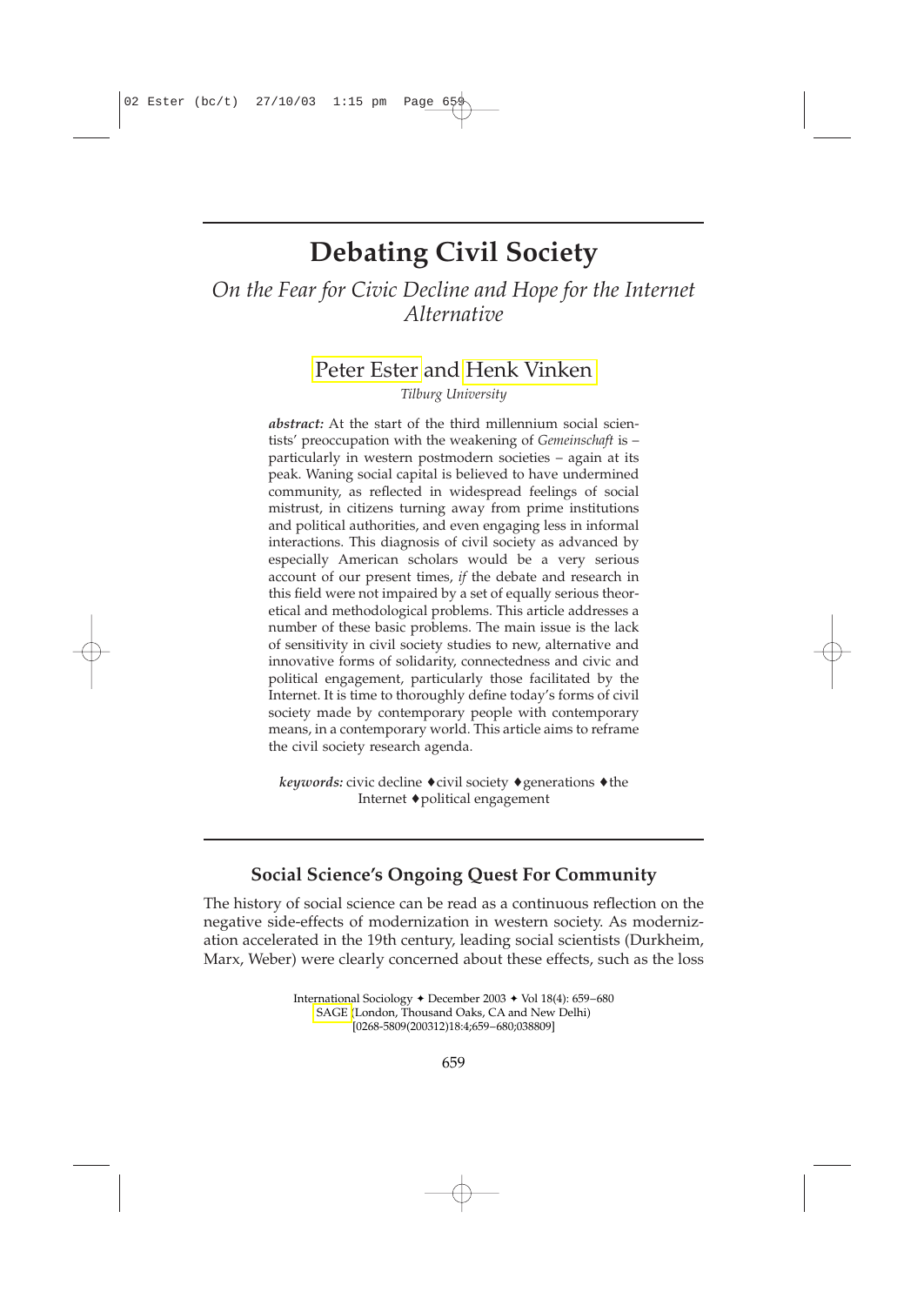of solidarity, the weakening of *Gemeinschaft*, the spread of feelings of anomie and impersonalization and the overemphasis of instrumental rationality. Though rooted in distinct paradigmatic assumptions, there was a shared notion of the erosion of community in modern society (Paxton, 1999). At the beginning of the third millennium the concern with the 'collapse' of community is once again at the very heart of the social science research agenda as forwarded by American and European scholars particularly. It even seems that in an era of widespread disillusion with the disciplinary status of the social sciences, the preoccupation with the assumed decline of community develops into what appears a growing unifying theme (Misztal, 1996). The number of publications by western social scientists, particularly from sociology and political science, dealing with the crumbling of community identity and engagement, often framed as the loss or erosion of social capital, is booming (e.g. Dekker, 1999; Foley and Edwards, 1997; Skocpol and Fiorina, 1999).

Contributions vary from highly normative approaches, embodied in the morally pronounced writings by (new) communitarians (e.g. Etzioni, 2001), to more matter-of-fact quantitative approaches that study empirical trends in citizen involvement (e.g. Norris, 1999a; Nye et al., 1997). We witness a significant growth of studies on trends in citizens' civic virtues, political participation, volunteering and involvement in informal social networks, which accumulated in Robert Putnam's both much applauded and criticized book *Bowling Alone* (Putnam, 2000). We believe that the emerging tradition of civil society and declining social capital studies do point at major weaknesses of contemporary western communities and the way citizens advance the common good. At the same time, many of these studies have serious weaknesses themselves. These weaknesses should be taken into account before conclusions on the decline in civic virtues and civic engagement and on its correlates are drawn. Assessing the strengths and weaknesses of the loss of community debate in western societies is the major theme of this article. One of the striking weaknesses is the lack of sensitivity in civil society studies to new, alternative and innovative forms of solidarity, connectedness and civic and political engagement, particularly those facilitated by the Internet. In this article we attempt to address the potential of the Internet for the study of civil society. To put the debate in perspective we first have to elaborate its main theoretical assumptions a little further. This reconstruction will make clear that although civil society theories, communitarian approaches, social capital analysts and mainstream social science research on civic engagement are rooted in different conceptual frameworks, methodologies and moral propositions, they all *share* a common assumption of a widespread decline of civic involvement in western societies.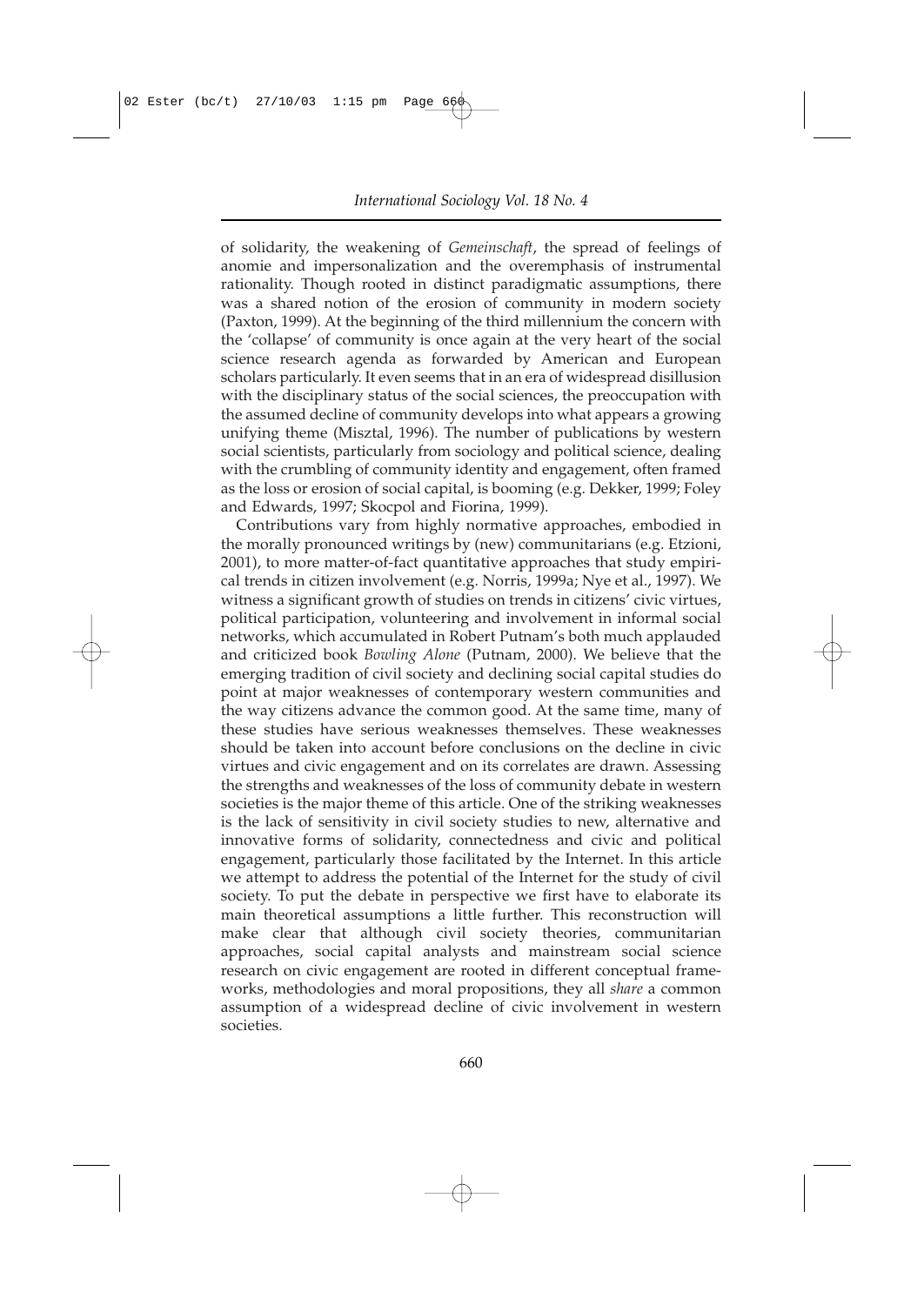#### *The End of Civic Virtues*

A common assumption of political moral thinking about the good society is that citizen participation is based on collective interests inspired by a sense of altruism and idealism (Dekker, 1995). Prosocial behaviour is the expression of advancing the civic cause, of being in touch with one's community. It is *bon ton* among the vast majority of civil society theorists to sketch the contemporary moral climate in pessimistic terms:

We do not have to read deeply in the philosophy and literature of today to sense the degree to which our age has come to seem a period of moral spiritual chaos, of certainties abandoned, of creeds outworn, and of values devalued. (Nisbet, 2000: 33)

The general idea in the contemporary concern about what constitutes the good life, the good citizen and the good society is that prime social institutions such as the family, the school, the neighbourhood, the church, civic organizations – the 'little schools of citizenship' according to de Tocqueville – no longer fulfil essential psychological and symbolic functions in providing people with basic values and meaning structures. These traditionally mediating institutions between the individual and society have lost their significance, led to a fraying of the social fabric, deunification of moral standards, and fragmentation of individual pursuits. The enlargement of scale, the professionalization and bureaucratization of the welfare state, the 'thickening' of the state, have disintegrated the societal midfield, so many civil society analysts hold. The social capital as embedded in primary social institutions has inflated and the postmodern citizen becomes detached, non-affiliated, and feels no personal loyalty to the wider community. Malcontent is said to boom:

numerous signs – unstable voting patterns, a return to religious orthodoxy, increases in antisocial behavior, opposition to scientific and technological advance, a withdrawal from public issues into private worlds, and the rise of irrationality – indicate, for reasons both sound and unsound, a feeling of discontent with progress. (Wolfe, 2000: 51)

Overlooking the legacy of civil society theory, it seems that it typically holds two sets of related explanations: a more structural explanation in terms of severe weakening of basic intermediating social institutions and a more cultural explanation. The first line of reasoning is that as the societal midfield between the citizen and the state has moved to the periphery of society, the (young) individual is no longer 'naturally' exposed to role modelling forces of civic involvement, which in the end deprives the community of its moral foundation. 'Mediating structures are the valuegenerating and value-maintaining agencies in society' (Berger and Neuhaus, 1996: 147). The second explanation takes off from here by arguing that as values become fragmented and individualized, vital public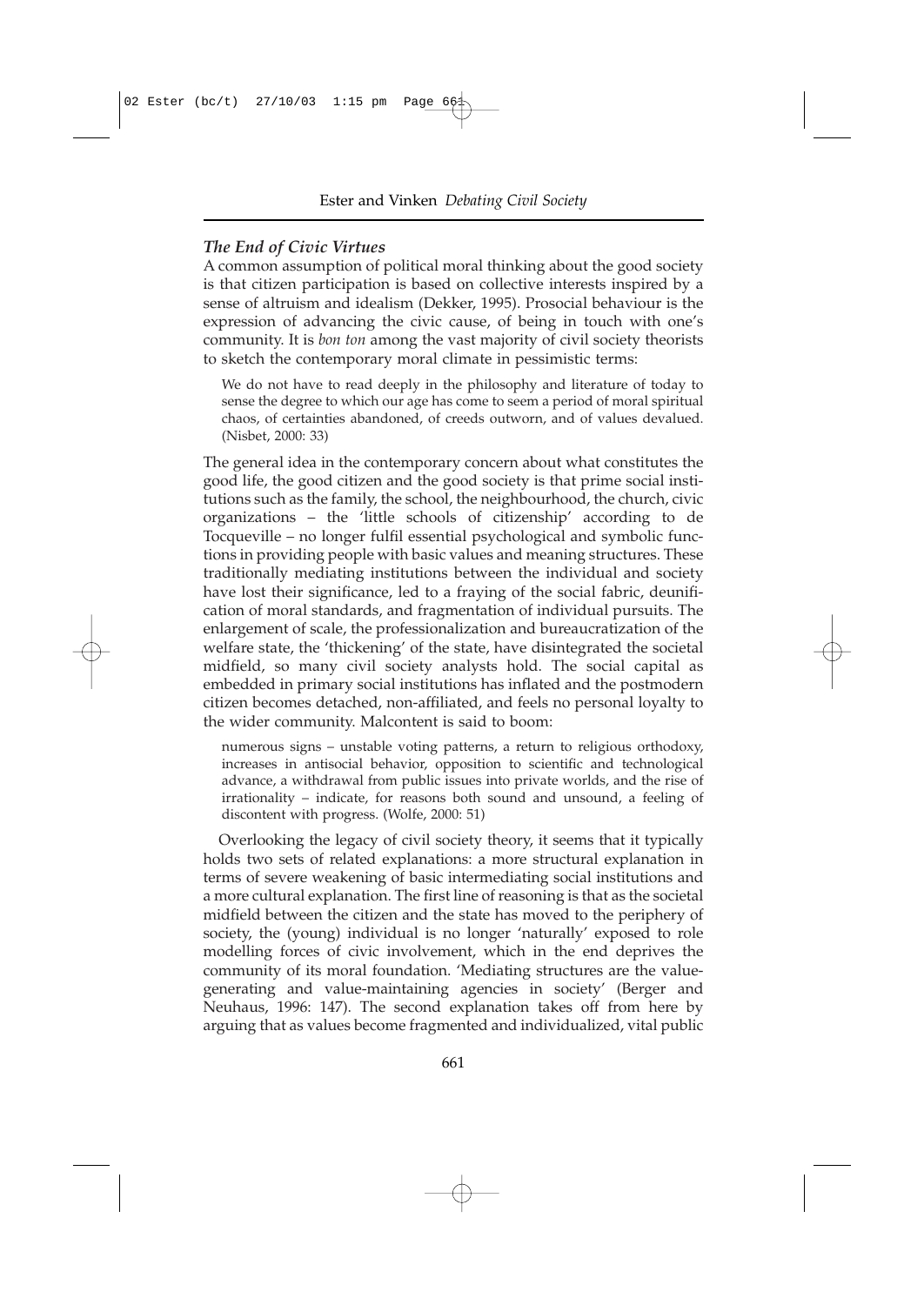ethics and a common public agenda have become obsolete. The privatization of values and norms, no longer bound by common moral principles, has brought about a society where each individual is involved in private matters and is no longer committed to the public cause. Modernization has also diminished the saliency of traditional values and norms as historically advanced by moral and ideological institutions in the religious and political realm (e.g. Ester et al., 1993). The grand old narratives, each embracing its own version of the good society, are no longer with us. Solidarity, so civil society proponents argue, has thinned and at best is practised by anonymous chequebook altruism (Putnam, 2000). The *tristesse* of the postmodern era seems, in summary, that people are neither united by the search for a common conception of what a good society means nor by a consensus on moral principles and civic virtues.

#### *Rethinking Major Premises*

The present debate on community decline, civic decay and political disengagement is at its crescendo and today includes all social problems known to contemporary society: divorce, juvenile delinquency, alcohol and drugs abuse, school drop-out, intolerance, excessive television watching, inner-city degradation, widespread cynicism, etc. It is crucial to address a set of basic issues central to this debate. For civil society theory and research not to stagnate these issues need reflection. Only in this way may they maintain their relevance for answering the questions of what it means today to be civically engaged, to be a good citizen, to foster the good society, to counter the erosion of community in a postmodern, highly individualized, fragmented and technologically highly developed society which just entered the 21st century. These issues especially relate to the need for a better understanding of the emergence of new forms of civic, political and social participation that go beyond the classic 'modern' 20th-century ways of civic engagement, political involvement and social connectedness. Specific forms of social action afforded or facilitated by cyberspace connections may provide examples of more contemporary ways of this engagement, involvement and connectedness. In the following section these points will be further elaborated.

#### **Weaknesses of the Civil Society Debate**

Civil society theory and research have serious weaknesses. A central issue is their lack of awareness of contemporary forms of solidarity, connectedness and civic and political engagement. This section addresses this theme, so obviously overlooked in the traditional civil society debate.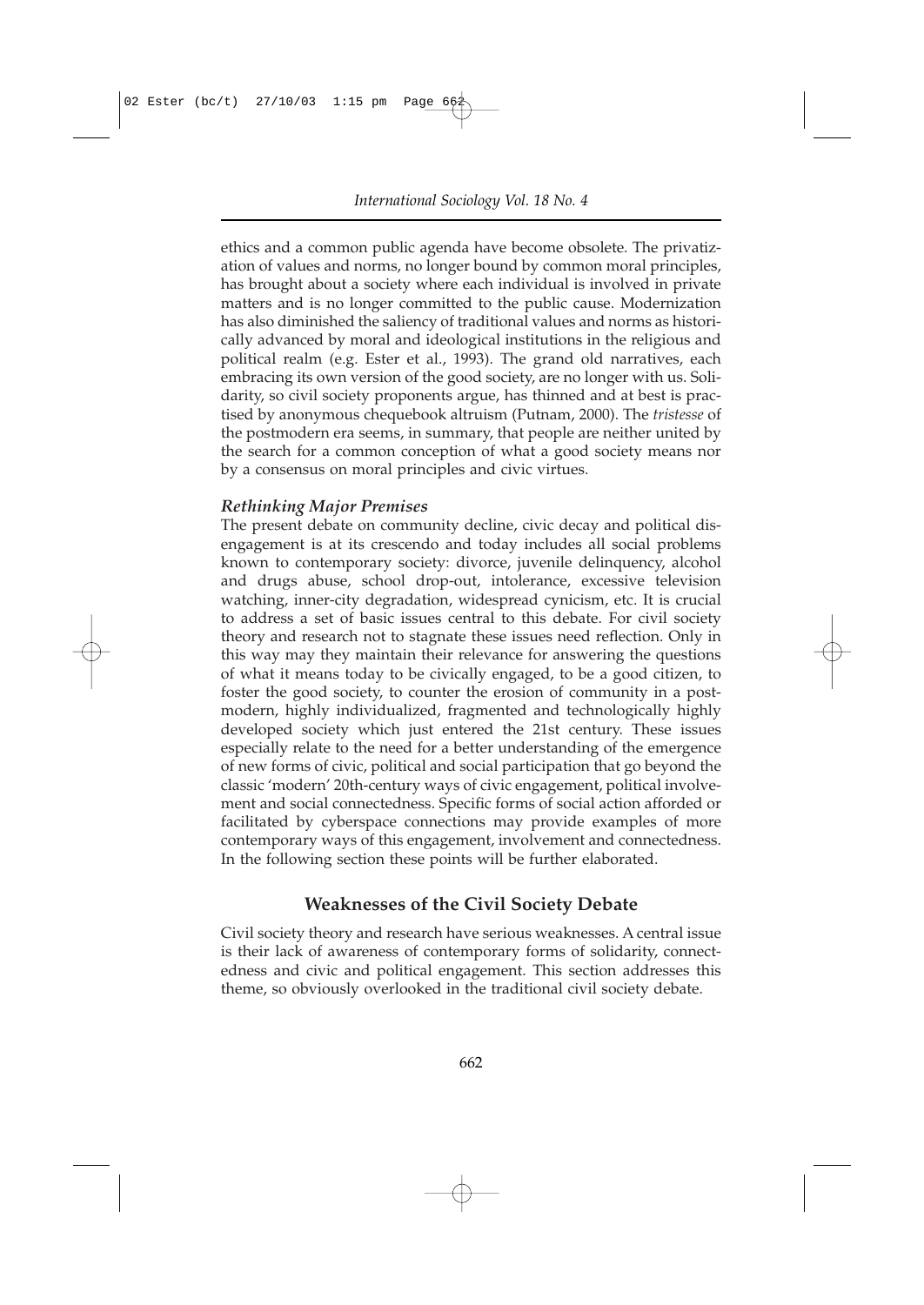#### *Looking for the Signs of Time*

Mainstream political science survey research on quantitative trends in political participation is conservative as it typically lacks a sharp eye for new and innovative forms of political action, particularly among younger generations. The 'signs of time', it seems, are not well read or covered in customary empirical studies of developments in civic political engagement. This lack of sensitivity for new forms of political action is not intentional, nor does it reflect an absence of professional sophistication, rather, it has to do with the very nature of political trend studies per se. In order to be able to detect trends and trend changes, political scientists – as well as many other social science researchers – prefer to measure the *same* longitudinal quantitative indicators of political participation. This enables them to come up with robust trends. By continuously adapting measurement instruments to new, upcoming and alternative forms of political action, neat trends would be obscured as comparisons with the past are no longer possible. Basic anchor points would be missing and this would seriously hamper time comparisons. Mainstream political science survey research thus favours a focus on the longitudinal study of rather traditional and stable 'easy' indicators of political participation such as voting behaviour, writing letters to congress, attending political meetings, signing petitions, etc. (e.g. Almond and Verba, 1973; Jennings et al., 1990; Klingemann and Fuchs, 1995). These behaviours have been studied for decades now in several well-known longitudinal survey studies among random samples of the American public such as the General Social Survey (GSS), the National Election Studies (NES), the Roper Social and Political Trends, or the DDB Needham Life Style Surveys. By analysing these data over time, political scientists did and do a valuable job in detecting political action trends but are likely to simply miss novel forms of political participation. If one finds, for example, that younger generations are less inclined to vote, to write letters to their political leaders, to attend political party meetings, or to sign petitions, does this consequently imply that their political participation is below that of older generations? Framed in these terms, it is. But it may very well be that younger people use *alternative forms* of political action, particularly through the Internet, which they think are better suited to boost political discussions and to influence the political arena, such as by being involved in forms of political 'hacktivism', by massively sending emails to political leaders, by using information technology for community building, by designing and maintaining political websites, by participating in political chat groups, by raising political awareness and support through websites and zines (the web's version of magazines) or by launching mass political demonstrations through the web (see, for example, Hill and Hughes, 1998). Standard political participation scales as used in mainstream political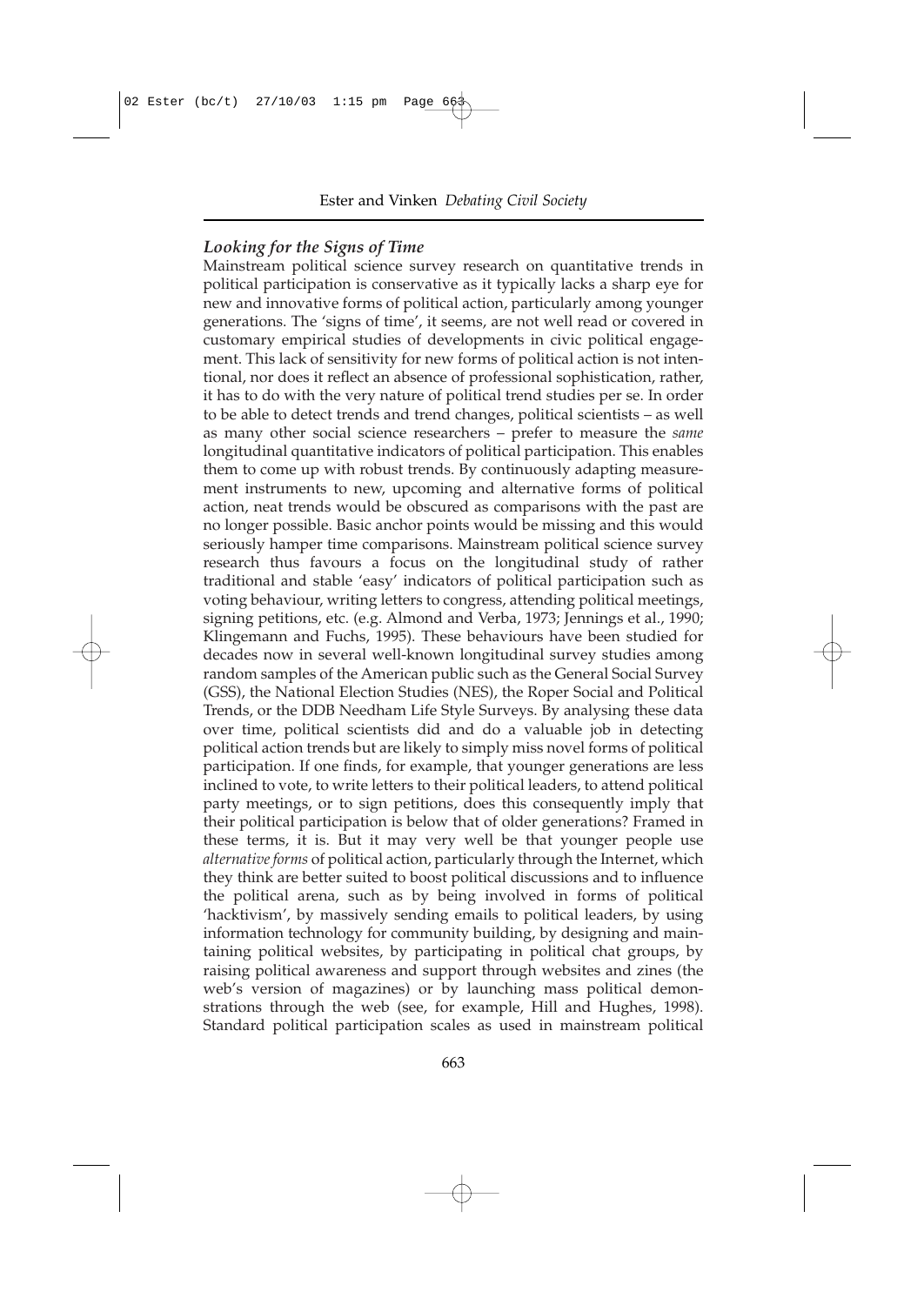science survey research do not cover such new forms of political engagement. According to Bennett (1998: 744), 'what is changing in politics is not a decline in citizen engagement, but a shift away from old forms that is complemented by the emergence of new forms of political interest and engagement'. The cultural dynamics of political engagement are simply underrepresented in the toolbox of the average political scientist, who is interested in longitudinal data on political action using repeated measures. True, these data pertain to long time periods, some over more than two decades. But:

compared with earlier decades, by the end of the century [American] citizens may not be joining the Elks or striking in trade unions or demonstrating about civil rights, any more than they are hula-hooping or watching sputnik or going to discos. But they may be engaged in civic life by recycling garbage, mobilizing on the internet, and volunteering at women's shelters or AIDS hospices. (Norris, 1999b: 328)

It seems as if mainstream political science research on civic engagement and social capital could do with a fresh shot of sociological imagination with a sensitive antenna for the political meaning of new cultural phenomena, particularly as expressed by younger generations. For the debate on declining civic engagement and social capital is not an innocent one. If it is true that young people are indeed less committed to the old forms of shaping a good society *but* are much more involved in new and alternative forms, this would put the moral concern about young people's societal roles – a concern that by the way has always been there – in a radically different perspective. What the debate on civil society needs is a solid combination of quantitative political science trend research and an imaginative sociology of culture approach focused on today's forms of civic engagement, political involvement and social connectedness. Seriously studying the meaning and value of the Internet in this respect, would be a good start.

#### *The True 'Machers' and 'Schmoozers': The Long Civic Generation*

The necessity of this approach becomes particularly evident when looking at the celebration of older generations. One of the repeating themes in social capital studies, particularly in the Putnam variant, is that compared to the prewar 'long civic generation', i.e. Americans born between 1910 and 1930, the postwar generation of baby boomers shows a dramatic disengagement from community life. 'It is as though the postwar generations were exposed to some anticivic X-ray that permanently and increasingly rendered them less likely to connect with the community' (Putnam, 2000: 251, 255). Civic decay becomes almost a defining feature of younger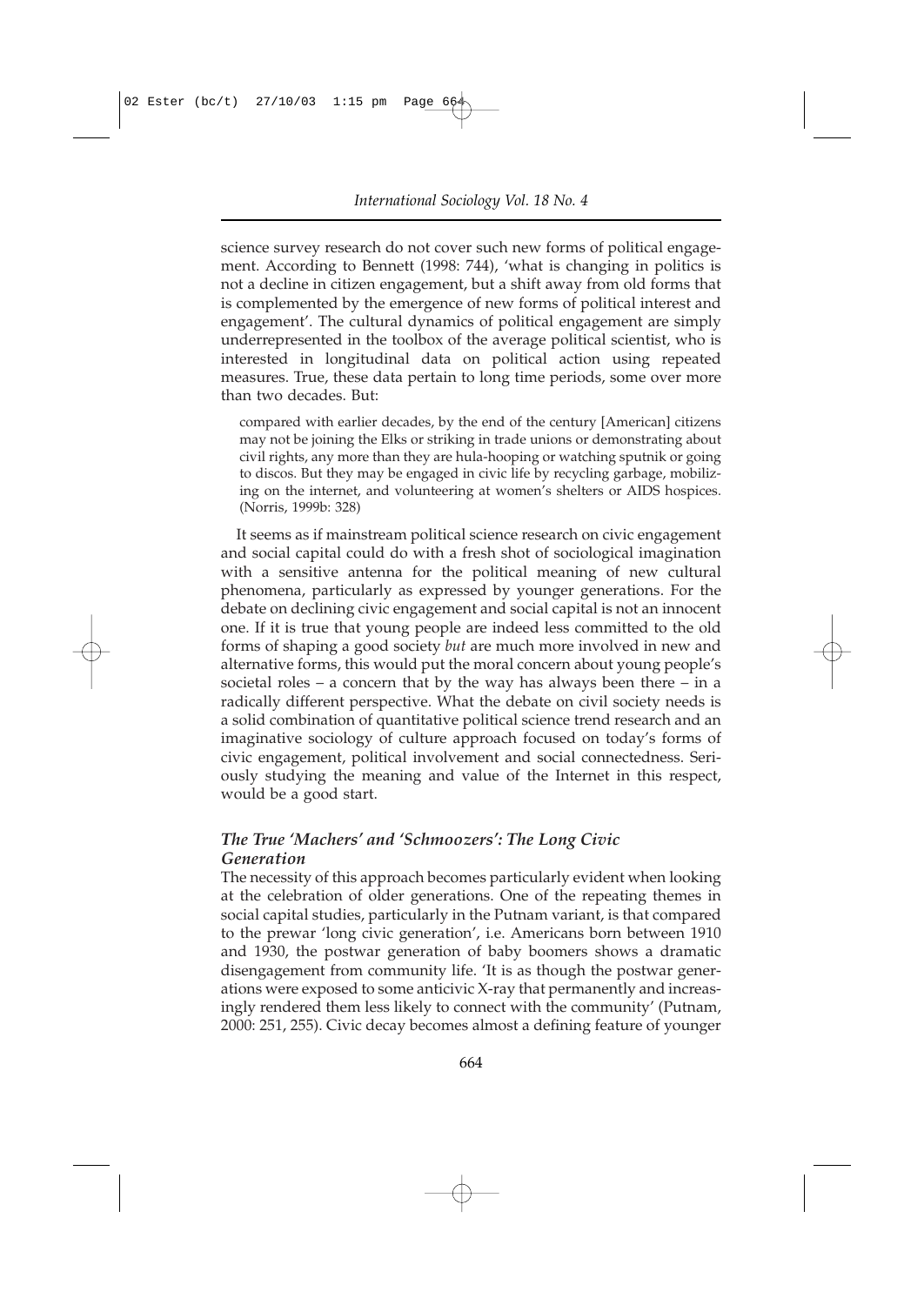generations. This rather tormented intergenerational picture of civic (dis)engagement by Putnam definitely needs some counter-arguing.

First, he seems to glorify the 'long civic generation' for their above average accumulation of social capital and community involvement, and there are many good reasons for doing  $so<sup>1</sup>$  Controlling for educational disparities, members of this generation of American 'civic champions' were more likely to be members of civic organizations, to trust other people, to vote during election times, to work on community projects and to read daily newspapers to keep up with political developments, compared to the generation of their grandchildren. From a civil society point of view one may applaud these civic virtues. But there is a darker side to this long civic generation that also needs consideration. It was a generation that strongly thought in terms of rigorous bipolar value systems of what is good and what is wrong, of 'us' vs 'them', which fostered male dominance, emphasized the importance of traditional gender roles, favoured authoritarian power balances in work and family life, expressed rigid ingroup/outgroup stereotypes (they may have bowled together but certainly not across racial lines), were intolerant vis-a-vis different ideologies and lifestyles, and were convinced of the American lead in showing the way to other countries. This assessment is based on present-day 'moral' and cultural standards, but, then, most ideas of contemporary youth's civic involvement are based on the standards of yesterday.

Second, a careful look at Putnam's indicators of civic engagement leaves the (post)modern reader with feelings of fundamental ambiguity and even a little sociological fatigue.2 From a democratic point of view it is surely important to vote during election time. But what about the political system itself? Much of the assumed former appeal of the political process may well have lost its significance in the eyes of younger generations: old ideological conflicts have vanished; classic left–right differences have lost much of their political substance; transparent antagonistic political party lines have disappeared; politics have turned into a sometimes grotesque media circus (particularly at election times); there still is a marked gap between politicians and voters; and the political patronage system has moved far beyond ordinary citizen representation. We may overstress these points but only to underline that the political system itself has changed considerably since the formative years of the long civic generation, yielding different intergenerational political responses. Classic indicators of civic involvement may very well have less significance to young generations, who are likely to express alternative forms of engagement that are both more meaningful and more functional to them. One should not, thanks to the availability of longitudinal indicators of what used to be civic involvement, endlessly apply them to each new generation. New generations will invent new forms of political participation that for the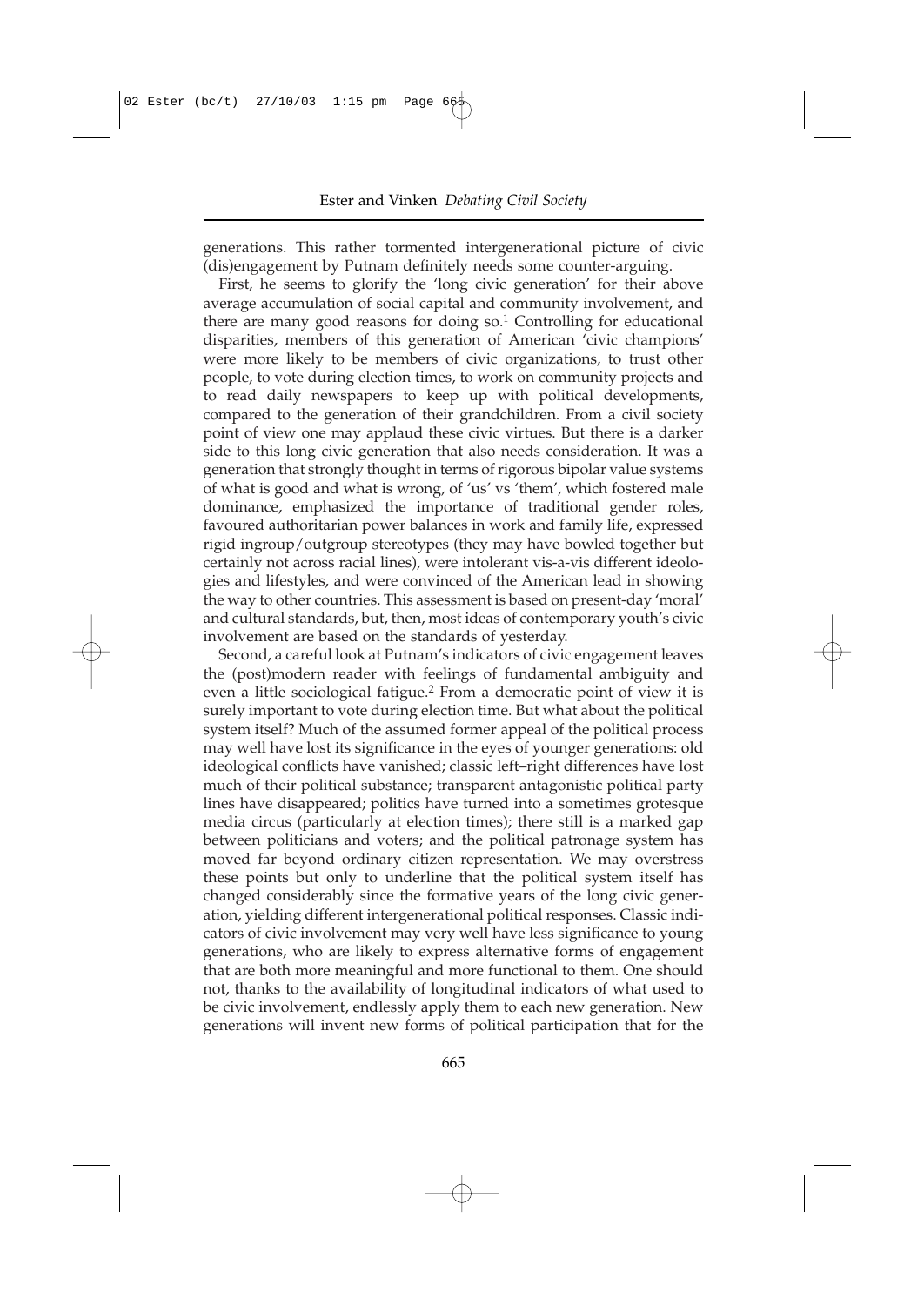sake of the older forms do not necessarily mean less civic engagement. The social parameters of what constitutes a good citizen are not culturally invariant but do change over time. New eras witness new definitions of meaningful community involvement. Sticking to the old parameters leads to serious misperceptions of what is going on in the civic political realm. The world has changed and so have the ways in which citizens voice their political concerns.

One of the topical themes on the immediate civic involvement research agenda is, therefore, the question of whether the assumed decline of classic civic engagement and social capital is not so much caused by its devitalized public commitment but in fact is the mere result of conceptual confusions and measurement fallacies that fail to include new and more imaginative forms of political behaviour that move beyond traditional ones. If the answer to this question turned out to be positive this would surely problematize the supposed widespread political malaise and political disengagement among contemporary citizenry. Each generation is likely to develop its own unique style in addressing political issues, its own unique way in advancing the public cause and in acquiring and maintaining social capital.

This observation is perhaps even more salient when looking at Putnam's ideas on informal social relations, of connectivity or the realm of *schmoozing*. With Putnam two Yiddish terms have entered the vocabulary of the social sciences: *machers* and *schmoozers*. Machers are people highly involved in formal community settings, schmoozers have an active social life in the informal social world (Putnam, 2000: 93–5). Machers organize meetings, are the politically interested and take the lead in community projects, schmoozers give parties, play cards, visit family, have dinner with friends, etc. Schmoozing, Putnam ensures us, does not build civic skills, but is important only in attaining social networks (Putnam, 2000: 95). Schmoozing is waning in the US too. The trend in informal socializing is downward among all social categories and on all major indicators found in the American diary surveys Putnam cites. Looking at what Americans do as an alternative he focuses on sports (with a downfall of organized team sports and a rise of individualized sports) and music (less making, more listening). The ultimate instrument for modern-day schmoozing, the Internet, is overlooked in this list. In the US, the Internet is primarily used for entertainment, to play games and to have fun, alone or with others, as well as to communicate, to get in touch and to form relationships, as many studies show (e.g. Gray, 2001). The popularity of the Internet is on a par with many real-life forms of informal socializing, and in both virtual and real-life types of schmoozing young people are particularly skilful. The problem is not only that it is not univocally clear what the exact generational positions in schmoozing are with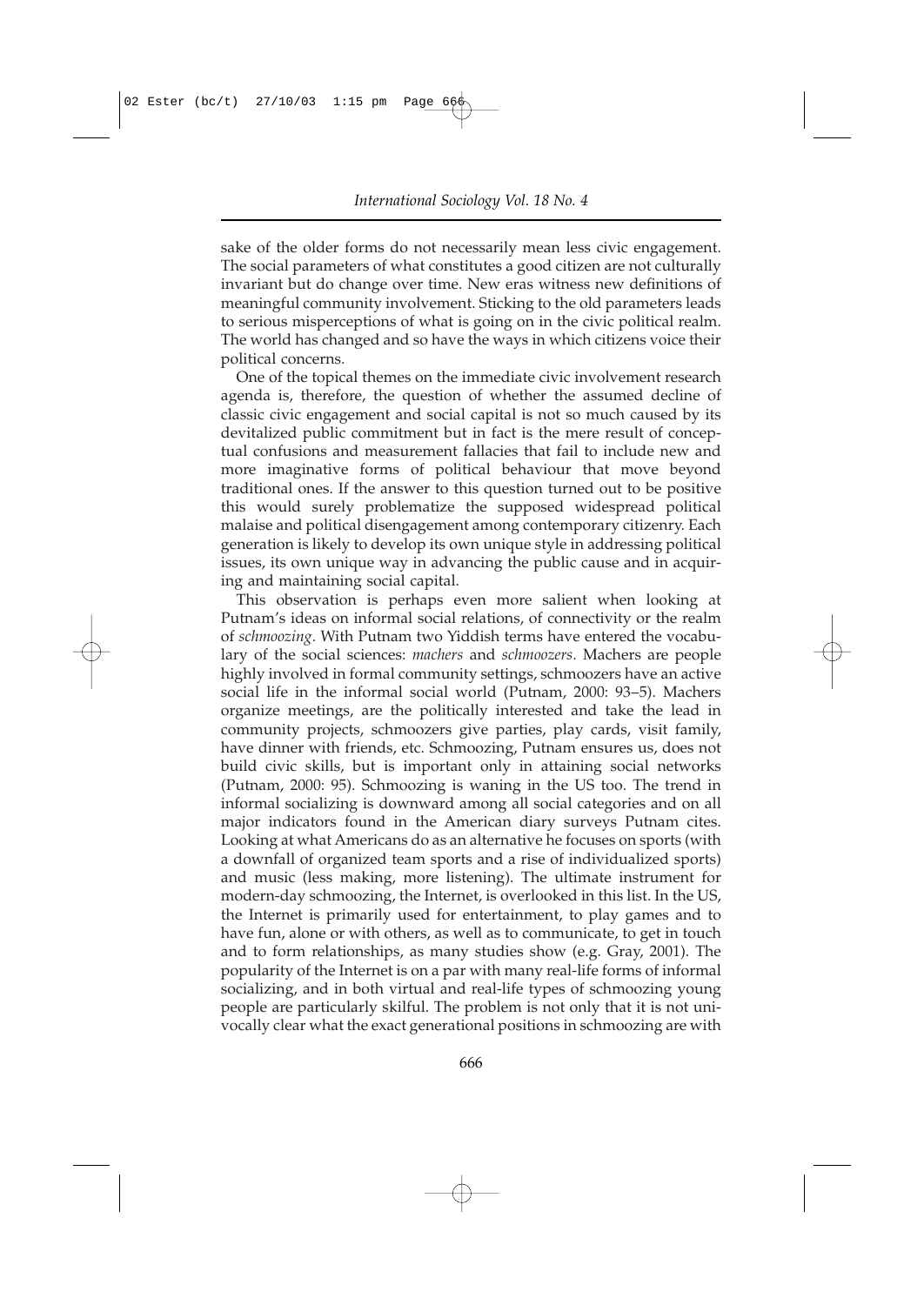Putnam, but also that he does not look into the power of the contemporary alternatives for his traditional forms of schmoozing, such as the Internet. He fails to acknowledge that probably every generation has its own forms of socializing. Card playing seems not the best match of entertainment in the contemporary digital world. Adding this point to the aforementioned power of political action, mobilization and community building that is also attributed to the Internet, this virtual environment might well be a real crossroad for both machers and schmoozers. In the next section we attempt to address this potential, a potential that probably no other technology has been able to provide before.

# **Thoughts on the Internet: Online Community Building and Connectivity**

As outlined, one basic critique on civil society theory is its lack of sensitivity and responsiveness to what the Internet might represent to people today. It seems as if the vast majority of civil society theorists neglects a whole line of theory and research on this topic. In this body of knowledge it is claimed that with the Internet almost every aspect of human life and society is changing fundamentally. Leading authors in the field both hope and fear that the Internet as a medium, but perhaps much more so as a cultural force, has an unprecedented impact on all previously discussed phenomena, including civic virtues and civic engagement, community life, informal socializing, politics and much more. The literature on the Internet at first sight seems a powerful mix of postmodernism, pessimistic prophesying as well as pie-in-the-sky utopianism, all with its classic and muchcited leaders, and with its applauding circles. Here, with 'a minimum of digression into complex French philosophy' (Gray, 2001: 5), we take a closer look at this literature. It might enhance the understanding of why people are on the Internet, what they do there and what they value about it. The Internet debate is in full progress, and speculation still has the majority position in it. Empirical research is scattered, often anecdotal, and largely underdeveloped. The many ideas about the Internet and its consequences taken together, however, do make out a strong case that the potential for advancing civil society is more likely to be rising than declining.

#### *Hot and Cool*

The key issues concerning the Internet seem to be that new types of media and waning types of old media merge in this one meta-medium, a medium composed of many other media and with which users are both consumers and producers. The Internet provides the opportunity to communicate in a transparent, direct, full and immediate way, with all our senses in accord, as McLuhan, the grand-old media guru, would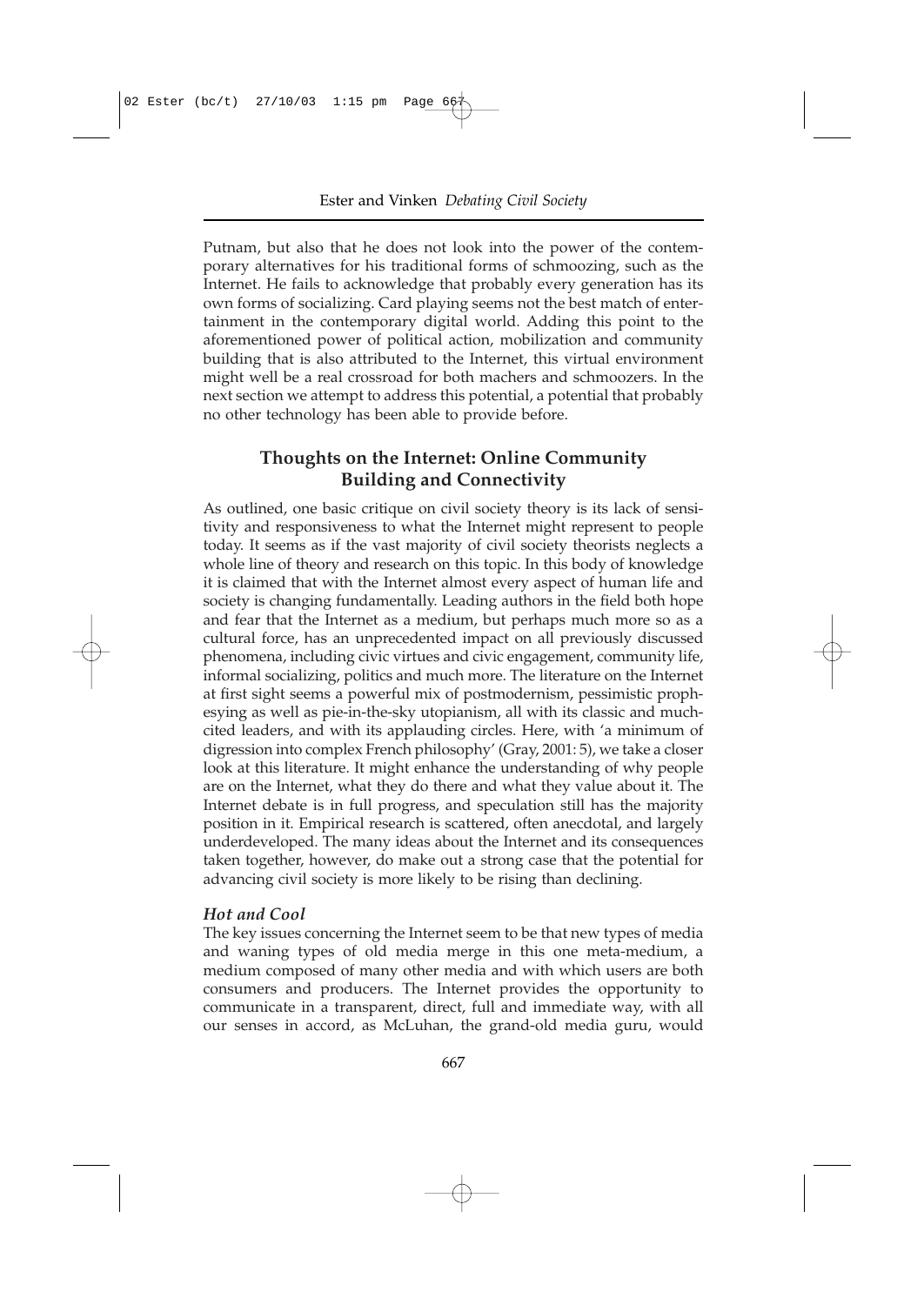probably have argued (Heim, 1998; Horrocks, 2001). The Internet allows people not only to participate in the medium but also to manipulate it. What is a 'hot' or what is a 'cool' medium, what is a 'strong' or what is a 'weak' one, therefore, no longer depends on the medium, but on the network of individual users. As we argue in more detail later, it is the richness of the medium and the power of a network of individual users to determine when and to what degree to connect to others that might make the Internet an alternative for classic, 'real-life' forms of commitment, engagement and connectedness.

#### *Messageries Generationelles*

This increased power to engineer one's own Internet experience is something a reputed thinker of the Internet's social and cultural impact, Manuel Castells, emphasizes. Castells (1996) reveals himself as a strong advocate for the rise in autonomy of the wired individual. From the early Internet systems onwards, individuals searched to be networked with other individuals to satisfy their need for personal expression (including *les messageries roses*, as Castells calls the sex-related conversations that ensured the rapid diffusion of the French Minitel system in the 1980s).<sup>3</sup> Individuals enthusiastically turn to the Net because of the self-directedness of communication, because it builds on chosen (real or delayed) time ('prime time is my time'), because of its interactive power, its informality, its idea of communicating many-to-many where 'yet each one has his or her own voice and expects an individualized answer' (Castells, 1996: 357). The whole range of reality has entered a virtual setting, almost everything is there and what is not there yet is speeding up to take part in the new system (Norris, 2001). It is however a realm where society's traditional senders (government, church, political parties, old media, etc.) of information have no directive power and where they have to compete with all other senders and thus where they are confronted with the fact that the symbolic power of their message is no longer self-evident. With the issue of the loss of hegemonic control of traditional institutions over the secrets of truth, Castells adds to the case of the Internet as an alternative to classic forms of civic engagement. What is right or what is wrong, whom to support or to neglect, whose voice to listen to or to ignore, and, moreover, with whom to interact or to lose sight of, is determined by its users. These features, of course, encouraged the belief of the Internet as a truly new reality in civic involvement. The Internet provides people with their own means of producing civil society and thus with their own reality of civil society. Dialogue, exchange of ideas and even policy construction, so the promise goes, are back in the hands of the tech-empowered individual citizen. Large-scale, detailed and thorough social science study of the benefits and risks involved is yet to be conducted.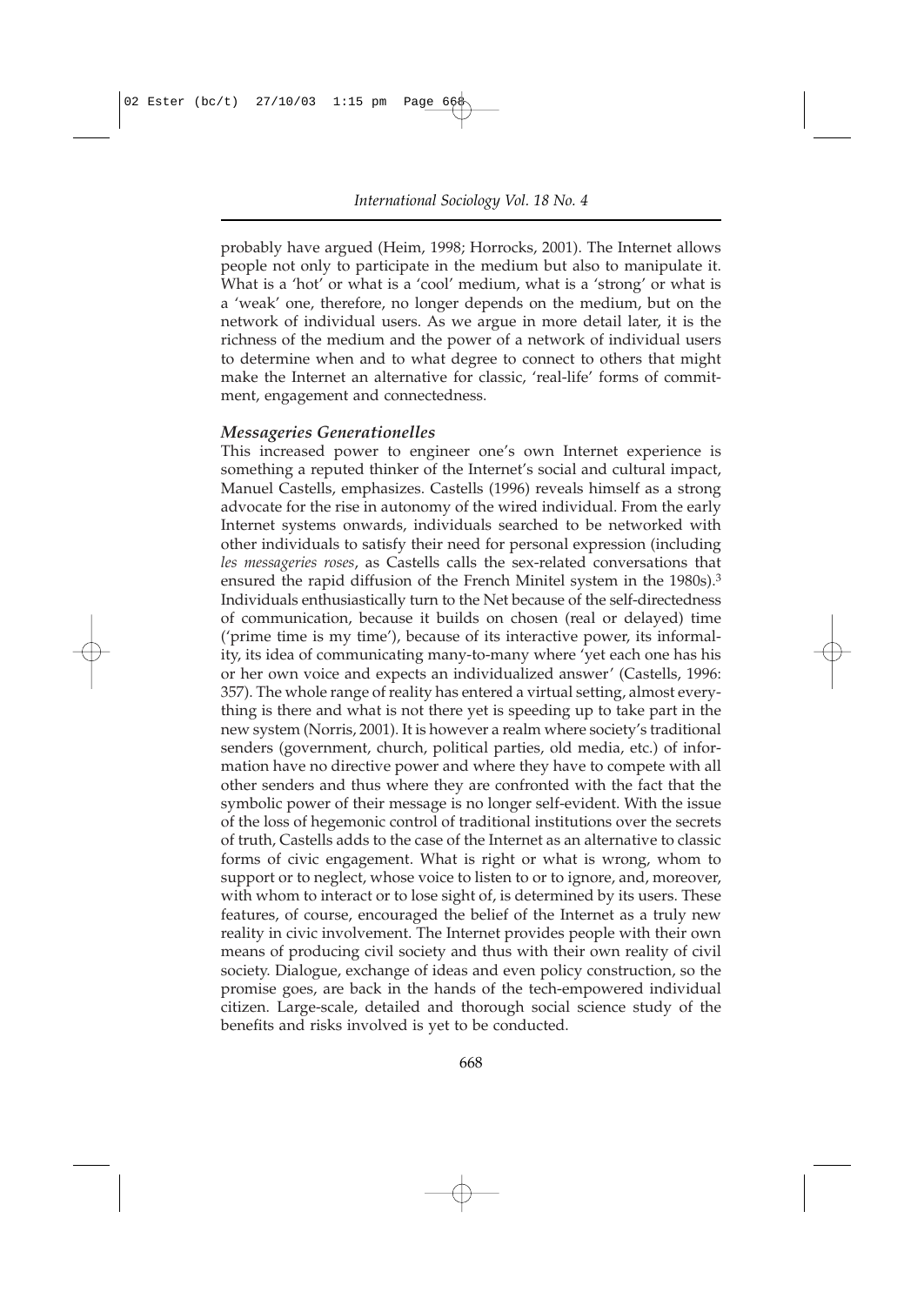#### *Internet is like Germany*

Many theorists have emphasized the consequences of the Internet as a new reality. Far more than a mere instrumental technology to get a better grip on reality, on life offline, the Internet is a space that encourages practices which serve to construct new types of subjects. The Canadian historian Poster (2001) elaborates on the constitutive character of the Internet, constructing new cultural forms and new types of personal and social identity. The interesting element of his analysis is that it exceeds at least two rather simplistic positions on what the Internet is about: the Internet as an 'alternative' and the Internet as a 'tool'. In the first case the Internet is regarded as the new space, the alternative public sphere where, for instance, politics and the people can meet again and finally start communicating. This 'cybtopian' view has inspired government, political institutions and interest groups to get online as fast as possible (see, for example, Norris, 2001). Many Habermasian ideals are transferred to the Internet from this perspective (e.g. Davis, 1999; Wilhelm, 2000). Of course, there are scholars who display serious doubts about the power of the Internet to serve as an alternative political domain (e.g. Guggenberger, 1999). The point we make here is that these 'cybsceptics' frame the Internet in the same way the cybtopians do: as a platform where you cannot (or can) mimic the real world. The second instrumental view, the Internet as a 'tool', is omnipresent in studies on politics and the Internet (e.g. Harwood and Lay, 2001; Hill and Hughes, 1998). The Internet is the technology with which real life, the offline world, can be enhanced, revitalized or even radically changed. The arrival of the Internet is messianic in its offline promise. Things seen and things learned on the Internet can be taken back to other environments, making these other environments, ranging from neighborhood communities to the political arena, better places to live in. Again, many doubt these positive social ramifications and political implications (e.g. Winner, 1996).<sup>4</sup> More importantly, the issue is that those who doubt, also interpret the Internet in terms of its effects on real life. The Internet is seen as a 'thing', separate from real life, as a technological apparatus that is (or is not) an alternative platform for real life or a tool that may (or may not) contribute to real life.

The effects of the Internet, says Poster:

are more like those of Germany than those of hammers: the effect of Germany upon the people within it is to make them Germans (at least for the most part); the effect of hammers is not to make people hammers . . ., but to force metal spikes into wood. As long as we understand the Internet as a hammer, we fail to discern the way it is like Germany. (Poster, 2001: 177)

The more important questions about the Internet are not about what it can do for real life or about how real life can best be mimicked with it,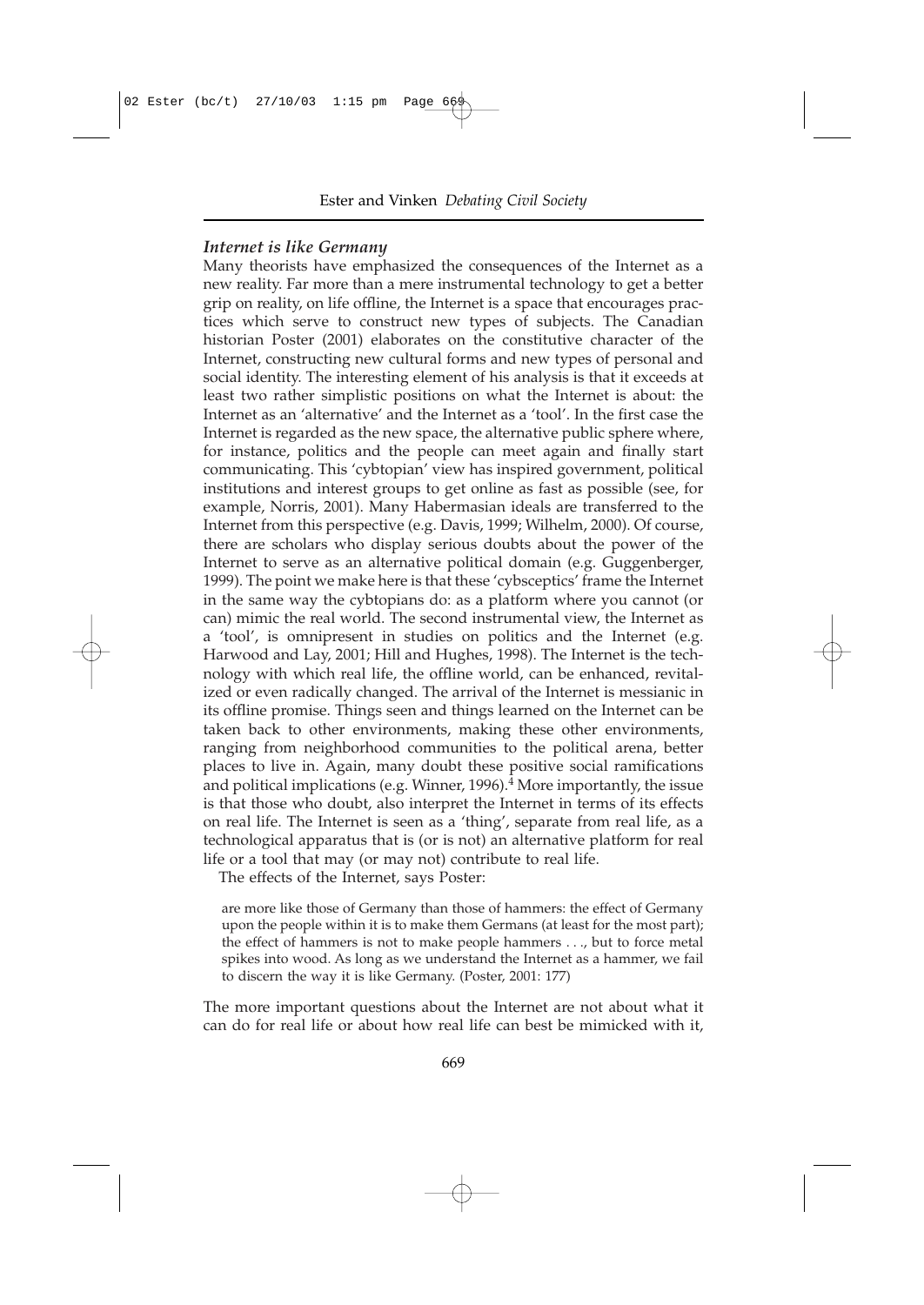but about what it is as a constitutive force for the identity of people who engage in it, for the way people will experience the world and for the cultural forms that will arise from this.

In the cyberage, the process of articulating and negotiating what one's identity is, seems increasingly intervened by information media (see also Turkle, 1997). New identities emerge because the medium that does the mediating, the Internet, is new, to put it in a simple way. The Internet, unlike previous media, does not direct individuals into a clear path, but it does solicit construction and creation. It is open to continuous reconstruction, resymbolization and redetermination by its users, giving them the opportunity to appear and disappear in multitudes of different spaces, times, social roles and even bodies.<sup>5</sup> For virtual identities to exist at all, there is one requirement: interaction. Not only is the Internet, or better, are the Internets not there without interaction, virtual identities too do not exist without interaction.6 Here lies the constitutive power that one-to-one or one-to-many media from the older days do not have. Only through interaction with the medium, through presence on the Net, do individuals become identities, fluid identities however, which are open to transformation from the very start of interaction. It is the idea of a forever-unfinished personal identity, of real people who can be nodes in an unlimited circuit and who can freely experiment with their identity in contact with an infinite network of others.

In the edited volume on cyberspace by Smith and Kollock (1999) many examples are provided of the heightened importance of questions of identity, in this case among Usenet participants, for example concerning discussions on race or gender issues. They report on almost continuous questions about the identity of discussion group members, questions about members' reputation, race or gender. With the lack of visual social cues, these identities are seldom made very explicit, as are stereotypical and conventional views on what it is, for example, to be 'white' or 'female', views that are sometimes far harsher than in real life. This is counterbalanced by a higher acceptance among the participants of discussion groups of variety, of the exploration of multiple personae and sending divergent signals on one's own identity, and of crossing the multiplicity/ inauthenticity boundary (O'Brien, 1999).<sup>7</sup> The promise of the Internet for civic engagement, political involvement and social connectedness, again at least in a highly individualized western world, lies in these features of openness, of the permeable and of the forever unfinished, inviting people to be constantly involved in the key questions of why they would engage in what type of issues and why they would connect with whom.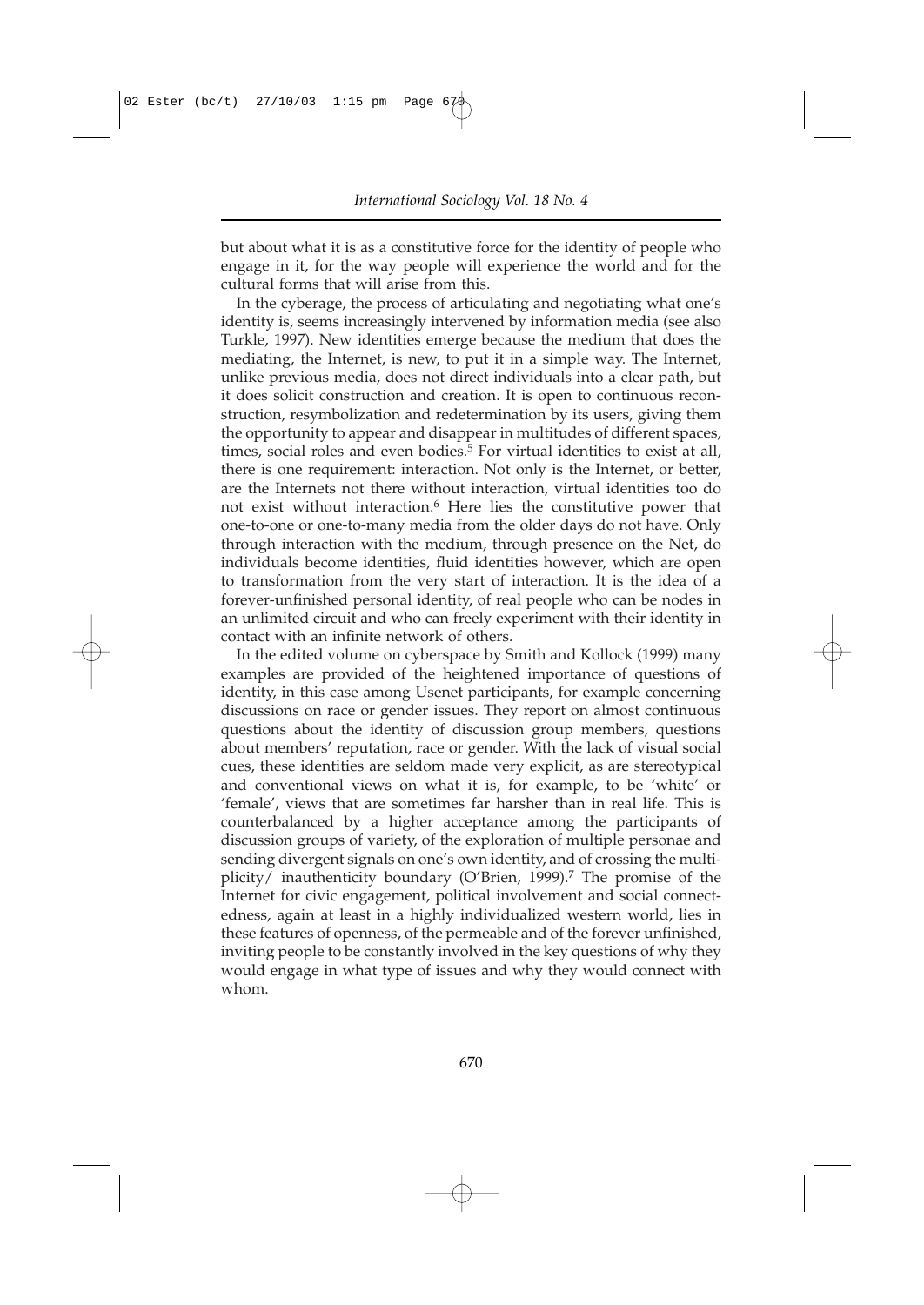#### *Indoor Community Life*

Constructing open-ended virtual identities with heightened individual governance in a space where every conceivable message is present on demand in a rich ecology of other people, are the powerful elements of the Internet. The other is the establishment of virtual communities, a topic that is widely discussed in the literature on Internet culture (e.g. Kollock and Smith, 1999).<sup>8</sup> The Internet represents and generates communities of a range that is almost larger than life and the variety of people and topics converging in virtual communities is beyond exhaustive description. Any conceivable group flocks the Internet's different types of platforms, such as news groups, mailing lists, bulletin boards, web forums, muds and chat channels. The discussion on virtual communities especially, however, suffers from the lack of thorough ethnographies or surveys of web life framed within an educated and imaginative sociological analysis. One of the few attempts to frame the discussion sociologically by Wellman and Gulia (1999) shows the potential of the Internet to shape communities, not the village-like type where each member provides and receives every kind of support to and of all others and has a life-long connection with all community members, but the modern type. In modern societies everyday communities are partial communities not controlling members' full allegiance (see also Wuthnow, 1998). Relationships are supportive and reciprocal but specialized, based on weak ties that help maintain contact with diverse social circles, that are intimate on a wide range of indicators (frequent, companionable, voluntary, long-term, etc.), even between people who do not share the same time and space and who are increasingly more homogeneous in terms of shared interests rather than in terms of social indicators, Wellman and Gulia (1999) convincingly argue. Relationships on the Internet have all of these characteristics.

The Internet itself has some extra features that explain its good fit with modern life. The ease to shop around for social resources in a busy, heterogeneous, safe and 'big city' environment – especially when one lives in a low-density suburb – be it for information, for support and advice on social, physical or mental problems, for companionship and a sense of belonging, for political mobilization, etc., is unmatched in offline life. The speed, accuracy and low, distance-free costs likewise. The lack of social and situational cues encourages contacts between people from very different social circles. Because of its many-to-many character, moreover, helping someone is observed by all others and increases status in such a community. One is recognized as a community member and this enhances the probability to receive help some day from one of the community members (not per se the one helped). Intimate online contacts between numerous online friends, many of whom meet offline too, are frequent, informal and supportive, but also more playful, creative and profoundly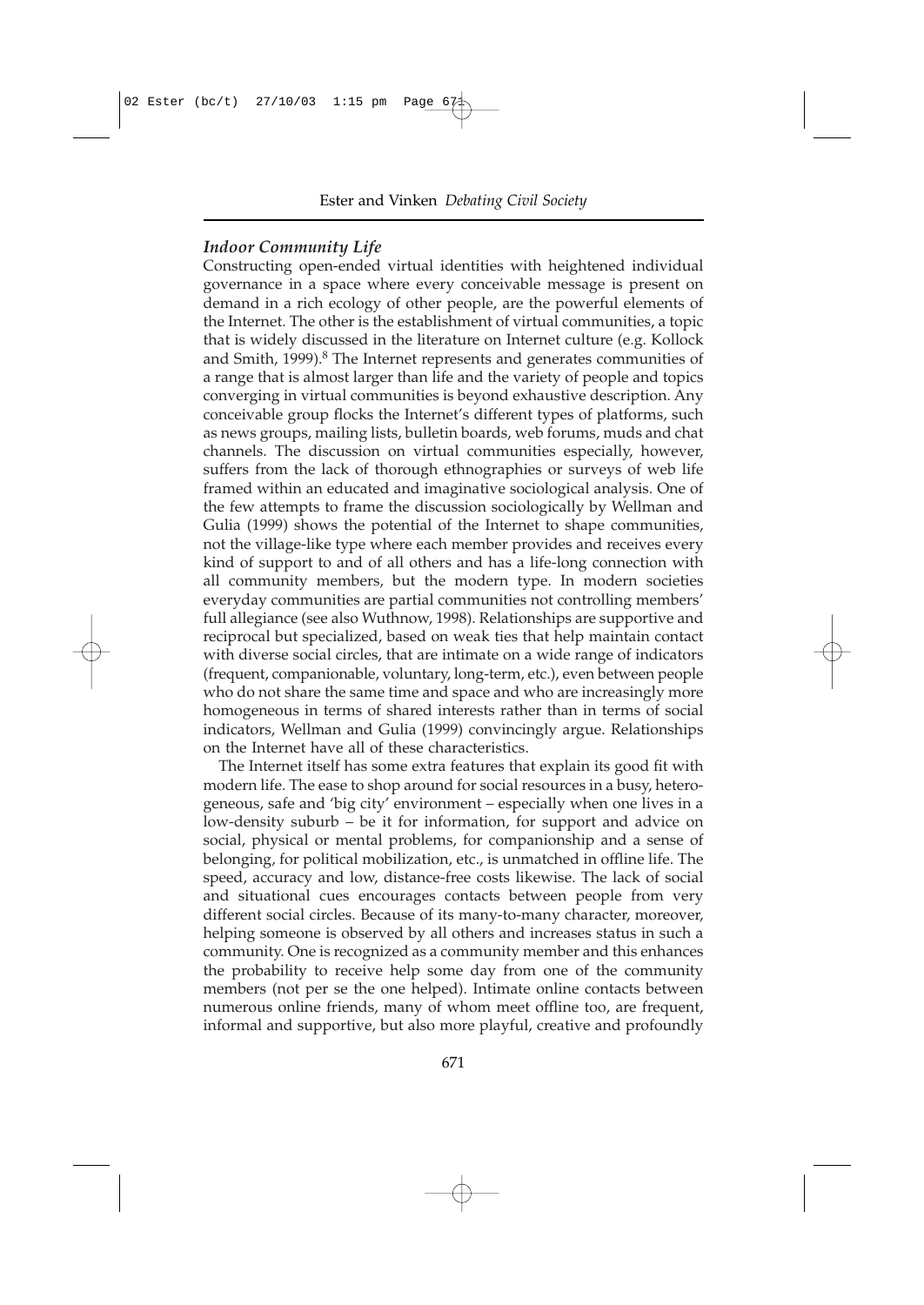more apt for role-playing than is the case in offline life. Specialized Internet groups provide the basis for more multiplex relationships between participants who would be otherwise unaware of one another. It allows one to be part of many partial communities, much more than offline life with its time and space limits can provide. All in all the Internet possibly reverses the trend to less contact between community members, that is increasingly less placed in public space. Community life is there but has moved indoors.

Wellman and Gulia do not present detailed data and have to rely on assertion and anecdote too, they frankly admit (Wellman and Gulia, 1999: 188). More recently Wellman et al. (2002) report on a number of specific studies from North America and Spain and one international survey that all reveal that many people use the Internet to supplement real-life faceto-face social relationships. They do not explicitly present data that deal with the hypotheses that Internet use decreases or transforms community life offline. Looking at the promise of community life on the Internet just presented, it is time to counterbalance the pessimism about the loss of Putnam's village-type total communities with analyses and data on the Internet that move beyond 'travellers' tales'. Before drawing final conclusions, we take a look at another element of the Internet relevant for our discussion: cyberpolitics.

#### *Political Theatre in Cyberspace*

Media traditionally play a crucial role in politics. In the new informational age these traditional media are outwitted and outmanoeuvered, so the prophecy goes. With the Internet, the traditional providers of one-way political information, the newspaper and broadcast media have met millions of competitors. Today anyone can be a political broadcaster, publish and voice one's political views and take one's own place among the big players on the Internet. The information seeker can get political information tailored to his or her private interests and make his or her self-production of political experiences. Political discussion, moreover, no longer only takes place in real-life social networks but also in a wide range of virtual ones. The number, furthermore, of experiments with online political meetings, political decision-making and even with voting on the Net is rapidly increasing.

Between all hyperboles on the Internet's promise for political revitalization, the critical theory studies reconceptualizing 'discourse and decision making in the information age' (Hague and Loader, 1999; see also Jordan, 1999), and the large amount of anecdotes the Internet itself provides, there is little basic empirical evidence that can face serious critique.9 Full-scale social science research on Internet users and usage is very limited and predominantly American.10 The use of the Internet,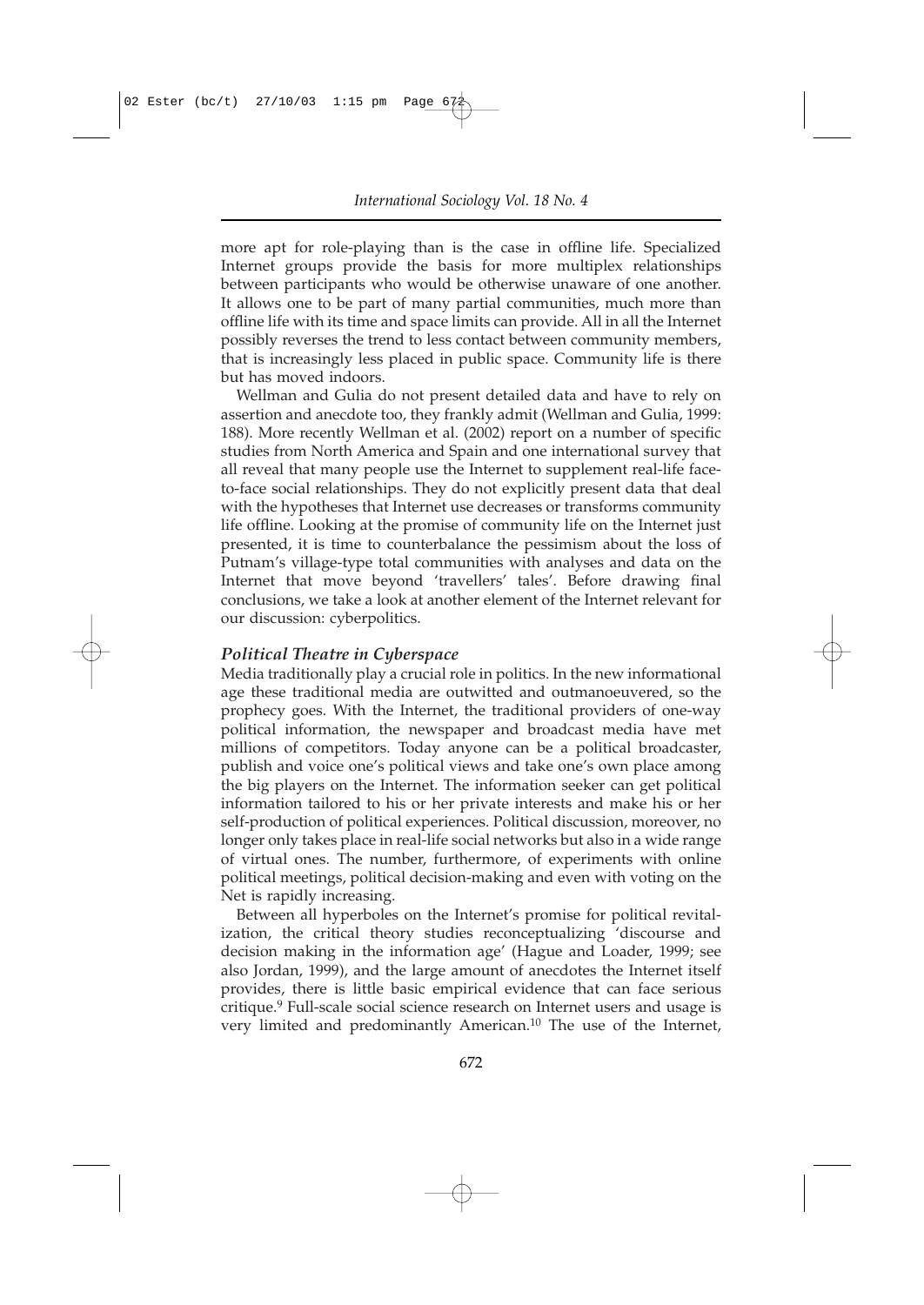including its political use, is an issue that is still hidden in the dark. There are case studies on specific Internet communities and politics, democracy, governance and the like (e.g. Patrick, 1997; see also the many examples in Hague and Loader, 1999), studies that are not easily generalized outside their specific political, social, cultural and even technological settings. Online survey studies in experimental settings (e.g. Kraut et al., 1998) or among the general public (e.g. Nie and Erbring, 2000) are very scarce and are more directly tapping in on the discussion of social isolation, civic engagement, trust and contentment with life than on political themes.<sup>11</sup>

There are exceptions and one of these is the study by Hill and Hughes (1998). Using survey data and data from the Internet itself, the study identifies the profile of US political activists among the Internet users. Internet users on average have a liberal profile, political activists on the other hand use the Internet for political activities and discussion for mostly right-wing and anti-government political messages, especially in the asynchronous communication on the worldwide bulletin board Usenet. Debate on non-US-oriented discussion and news groups are especially strongly developed and anti-governmental in countries with non-democratic governments. This in itself raises hopes of cybtopians. Still, as Norris (2000, 2001) also concludes, even with this study, it is impossible to generalize more widely from Net activism within America to online communities in other postindustrial countries.

#### *Online Machers United*

The literature suggests that the Internet is a true meta-medium, which taps into people's need for immersive, multisensory experiences, which enables them to individually engineer those experiences, and which provides more experiences than real life can. These experiences are set in a culture of libertarian utopianism of infinite openness and unrestricted individual freedom of expression. These are, furthermore, placed in an institutional setting in which no single agency of power has the main say and competition between institutions is vivid. Next, these are found in a system of social interaction that solicits for active and creative construction of identities and social roles and that admits fluidity, multiplicity and flexibility of these identities and roles. This system is an indoor 'big city' where many resources are available on demand and are provided tailored to one's needs, where relationships are specialized, but where social contacts are multiplex, intimate and supportive. Word has it that it is a playing field for liberal political activists and for anti-governmental, non-mainstream fringe political organizations. It is a large (if not largely American) network where machers of identities, communities and the body politic converge. Having an open eye for social actions in these types of networks in civil society studies – the more contemporary, more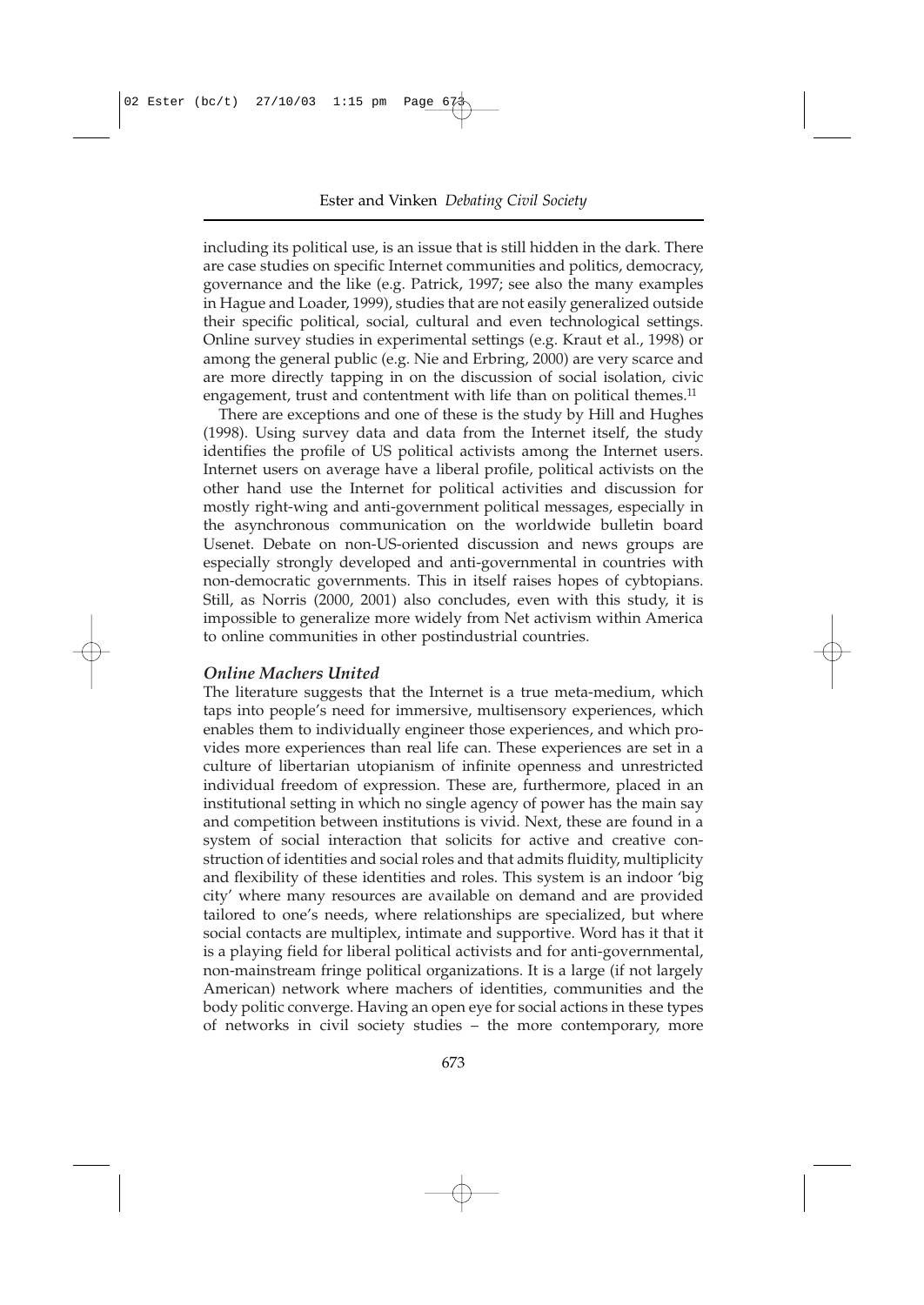permeable, loosely structured networks of community life, civic involvement, connectivity and identity, instead of just looking for the villagetype, Putnam-sort of networks – is today's challenge for civil society studies.

#### **Discussion and Conclusions**

For more than a century social scientists have claimed that *Gemeinschaft* is weakening. At the start of the third millennium the preoccupation with this theme seems at its peak. American scientists in particular have sounded the alarm bell. Waning social capital is believed to have seriously undermined US community as reflected in widespread feelings of social mistrust, in citizens turning away from prime institutions and political authorities, and even engaging less in informal interactions. Solidarity, connectedness, moral principles, civic virtues and altruistic involvement in organizations that foster the 'good cause' are believed to be phenomena from bygone days, modern memories known only to a rapidly declining number of members from the great prewar 'civic generation'.

This alarming diagnosis of western civil society would be a very serious, even painful account of our present times, *if* the debate and research in this field were not impaired by a set of equally serious theoretical and methodological problems. This article addresses a number of these basic problems. The main issue, we believe, is the lack of sensitivity in civil society studies to new, alternative and innovative forms of solidarity, connectedness, and civic and political engagement. Forms that allow people to build trust, communities and supportive social relationships, acquire and maintain social capital, contribute to a common cause, and in so doing, change themselves and the world they live in; new, alternative and innovative forms that are particularly facilitated by the Internet. The well-understood routine in many civil society studies is to focus on forms of social capital and of civic engagement that date back to the formative years of previous generations, such as writing letters to representatives, signing petitions, joining the Elks, Kiwani's or Rotary, playing cards with friends or other face-to-face, informal interactions. The claim that community life, civil society and even democracy are in serious trouble because younger (American) generations no longer engage in these types of activities is in our view at best a misunderstanding of the 'signs of time'. Not being engaged in traditional forms of advancing the common good is not equal to refraining from any civic engagement.

We evaluated a number of classic studies on the Internet to counterbalance this lack of understanding of recent cultural and political developments in traditional civil society theory and research. In spite of its speculative theoretical character and its scattered and still largely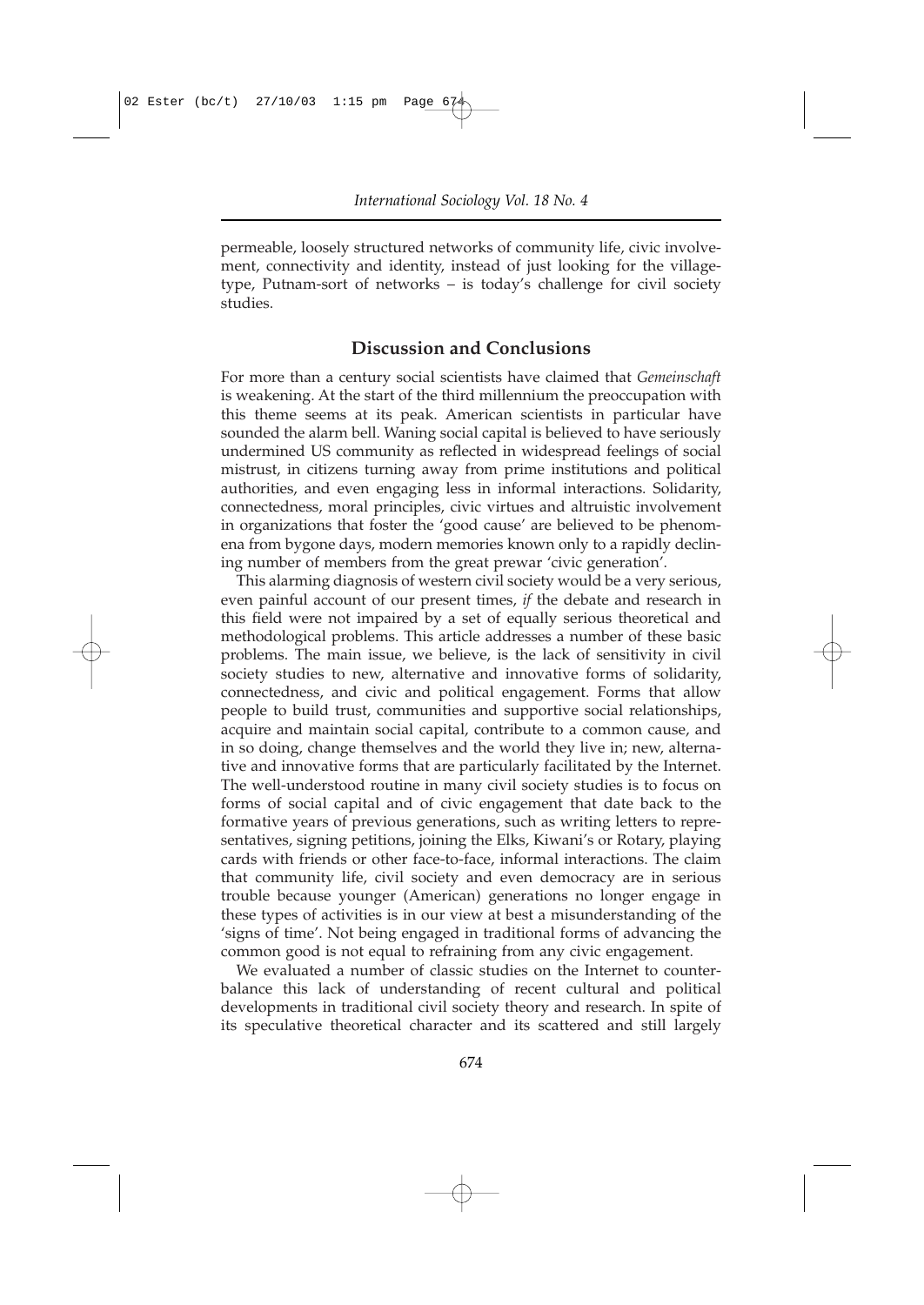underdeveloped empirical evidence, studies on the Internet show that the Internet is likely to be the ultimate tool for particularly younger generations to gain and advance social capital, to build and take part in communities, and to contribute to the common good and their personal identity. Scattered evidence does show American younger generations, the same ones that are blamed for endangering traditional civil society, are massively present on the Internet and use the Internet in line with the cultural labels, such as individual freedom of expression, attributed to it. Analyses of the scarce data indicate that these younger users are the articulate part of the populace.

Research is developing in which the offline impact of Internet use is assessed. Particularly, questions are raised on how users of the Internet behave in real communities, in real politics, in real organizations that advance the common good. In this article we have argued that the Internet has an importance in itself. It is not only a valuable object of study because of its implications for real life. The Internet is, or better still, considering the individual control and use of the medium, the many Internets that exist are a constitutive force of a civil society that is online and online alone. It is equally interesting to find a way to assess what people value from online communication with others, how they constitute a social life online, as it is to find out how communicating online affects people's social lives offline, both in western *and* non-western societies. To know whether or not those online trust online institutions is as fascinating as knowing what level of trust users display to real neighbourhoods, organizations or political authorities. Moreover, being online and contributing to communication, perhaps even helping to build a website or a community channel, is as such an act of putting one's social capital on the line if not an act of volunteering. Engaging in online political discussions is not only important because it creates the capital to engage in real-life discussions, with friends for example. It is an act of engagement itself. Studies known to us do look at the impact of Internet involvement on the engagement in civil society that is still framed with the perspective of only the traditional indicators of civic engagement often restricted to the individual nation-state. Civil society, however, is for a large portion of younger generations an online and global phenomenon with online resources to maintain online social capital, trust and engagement. It is time to thoroughly define and empirically grasp today's forms of civil society made by contemporary people with contemporary means, in a contemporary world. For massively going online may well be the 21st-century expression of community, civic involvement, connectivity and identity.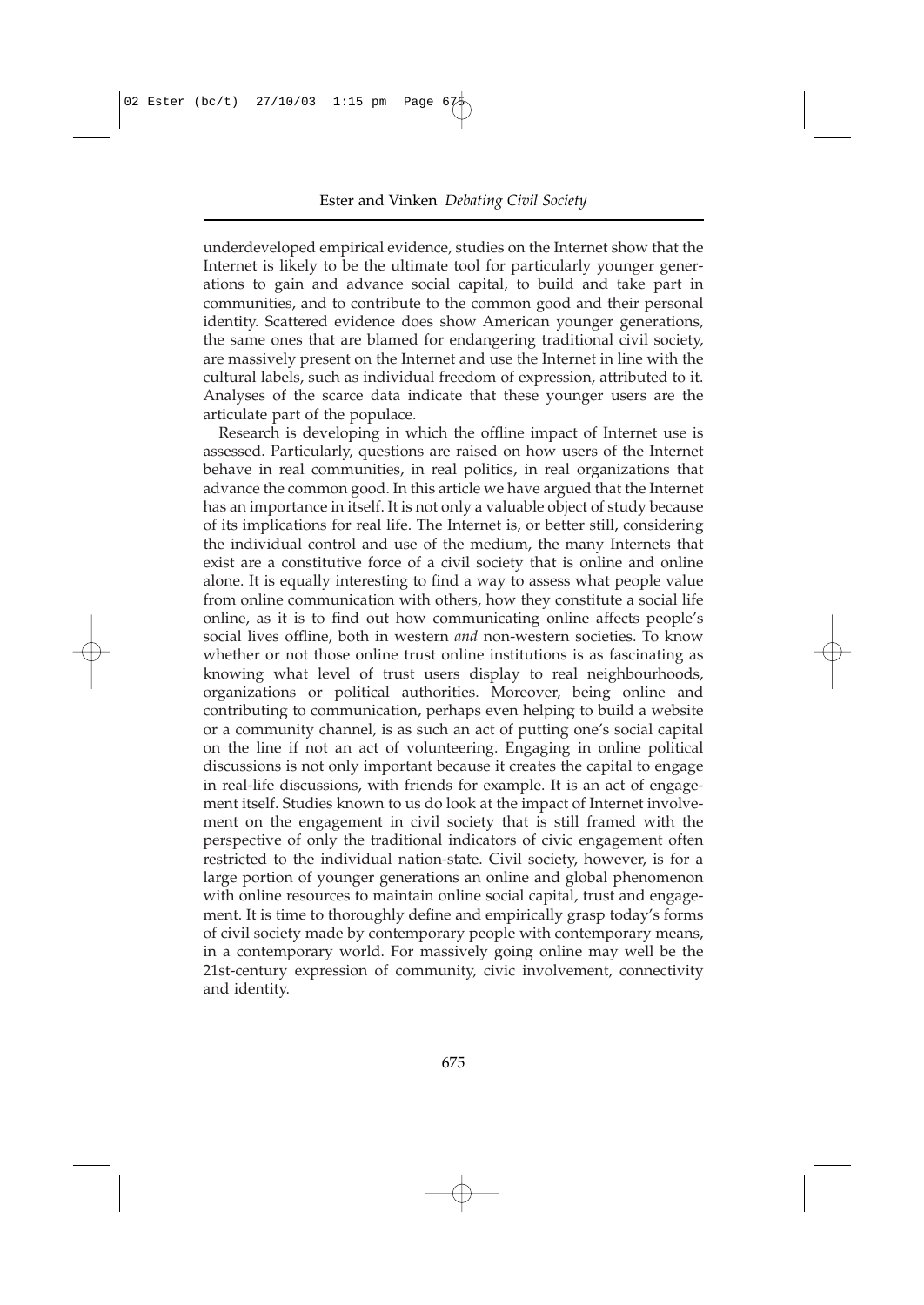#### **Notes**

The authors would like to thank Paul Dekker and Paul van Seters (Globus, Tilburg University). We thank the Center for Political Studies (CPS) of the Institute of Social Research (ISR), University of Michigan, Ann Arbor, MI, USA and especially David Featherman, Ashley Grosse, Ronald Inglehart, Karen Long, and Bill Zimmerman for having us as visiting scholars to do this study and for their crucial support. We also thank Gunilla Holm (Western Michigan University, Kalamazoo, MI, USA) for her inspiring comments and we acknowledge the comments made by the anonymous reviewers of *International Sociology*.

- 1. The core cohort of this long civic generation, according to Putnam, was born between 1925 and 1930.
- 2. Another problem not further discussed here is that Putnam fails to address the reasons why younger generations have become less civic. Despite the fact that generational change according to Putnam (2000: 283) is responsible for at least 50 percent of the decline in civic engagement and social capital, making the generational argument the single most important one in his analysis, he stops at pinpointing the mechanism of change, not the exact causes. See also McLean (2002) for comments on Putnam's use of the generational perspective.
- 3. See also Jordan and Taylor (1998) on the development of the Internet, its technological features and more importantly, its libertarian undercurrents.
- 4. See Wellman and Gulia (1999) for other examples.
- 5. O'Brien (1999) makes a strong point that in online interactions gender identities are very outspoken and stereotypical ('hyper-gendering'), leading the author to the conclusion that these interactions generate greater homogeneity rather than new forms of identity.
- 6. The ultimate postmodern interpretation of multiplicity of identities suggests that there can be no 'the' Internet, but that there are likely to be an endless number of Internets. We acknowledge this argument, but for the sake of brevity use the Internet in a singular form. An almost similar argument is made by Norris and Jones (1998), where they argue that there is no shared Internet experience and question whether or not the Internet can be regarded as a single medium if some use it for email, others for online research or electronic access to other media, or take part in chat rooms, etc. This is a point survey researchers of the Net easily overlook (e.g. Nie and Erbring, 2000).
- 7. The heightened importance of continuously constructing one's own identity with the aid of technology, being networked in a more-ways communication system, either in cyberspace or in 'meatspace', is also the significant signal of cyborg theory. See especially Gray (2001) and see www.routledge-ny.com/ CyborgCitizen for an extensive commentary.
- 8. See also the very recent contribution of Wellman and Haythornthwaite (2002).
- 9. See www.TheHacktivist.com for news on political protest and activism on the Internet. Read Cassel (2000) about web attacks, but also about the way Internet actions are taking into the streets and even into the very heart of WTO meetings (see for an example of cyberaction: www.theyesman.org/wto; see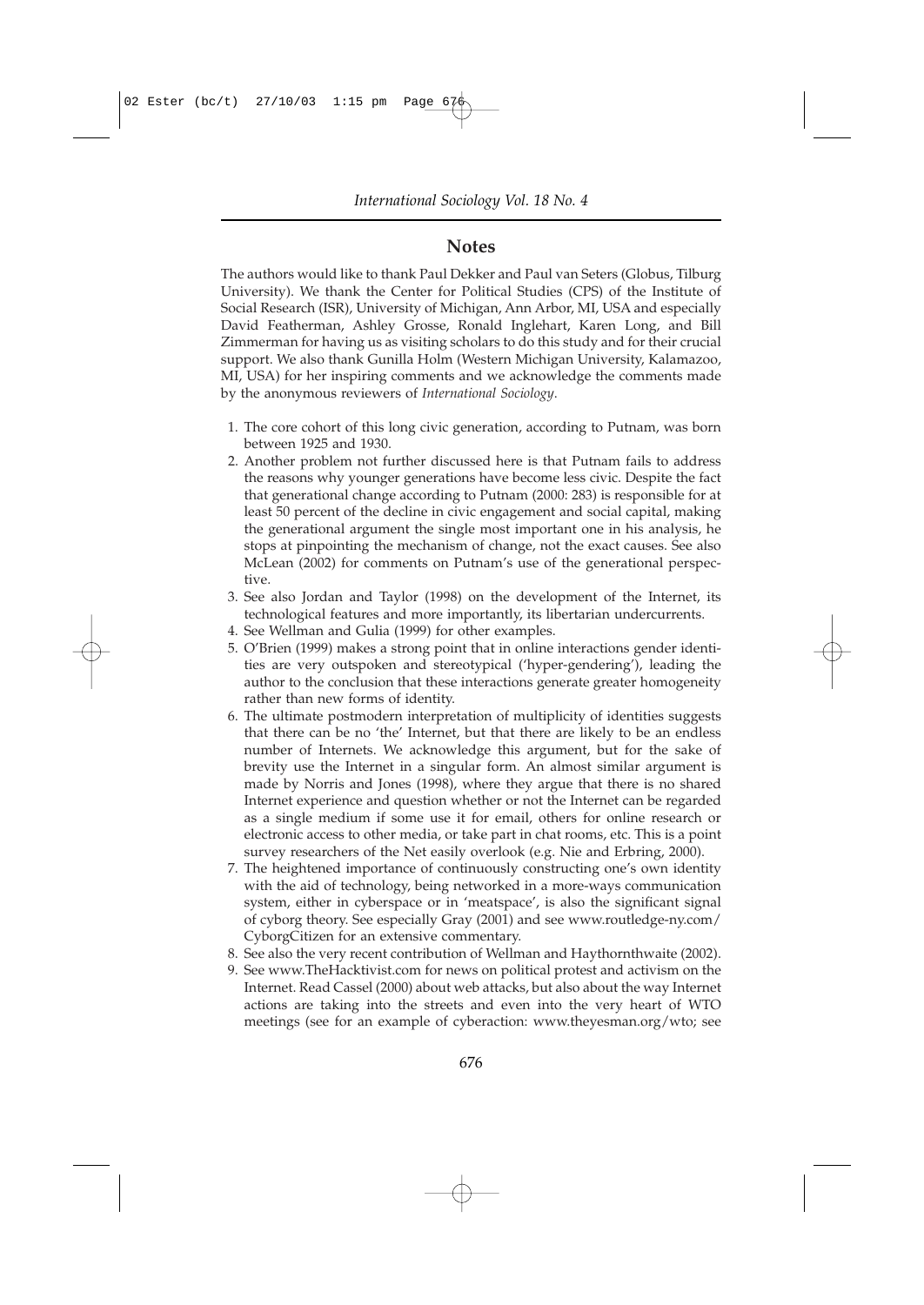also: www.nytimes.com/2001/01/07/weekinreview/07word.html and www. RTMark.com

- 10. The Pew Research Center with the Pew Internet and American Life Project (see: www.people-press.org), the Internet and Society Study by the Stanford Institute for the Quantitative Study of Society (see: www.stanford.edu/group/ siqss), the Georgia Tech-University longitudinal GVU-study (see: www.cc. gatech.edu/gvu), the Surveying the Digital Future project by the UCLA Center for Communication Policy (see: www.ccp.ucla.edu). Political issues get irregular attention in these studies. More frequently if themes are touched upon, the phrasing of indicators, both of Internet use (making no differences in types of use, for example) and of political engagement, is rather crude and elaborate analyses are missing.
- 11. The study of Kraut et al*.* (1998) shows slacking social involvement and psychological well-being 'caused' by Internet use based on 93 families from eight neighbourhoods in Pittsburg, Pennsylvania in the years 1995 and 1996. This study is widely cited to prove the negative effects of Internet use (by, for example, Shah et al., 2001). What the study proves to us is that it is time to start improving research on Internet use. The study by Shah et al. (2001) shows with data of the 1999 DDB Life Style Study that information-seeking via the Internet has a positive effect on civic engagement (framed in traditional terms: doing community work offline) for Generation X (everyone born after 1965 in this study). Television and newspapers are the positive correlates for the baby boom generation (born between 1935 and 1964).

## **Bibliography**

- Almond, G. A. and Verba, S. (1973) *The Civic Culture: Political Attitudes and Democracy in Five Nations*. Princeton, NJ: Princeton University Press.
- Bennett, L. W. (1998) 'The Uncivic Culture: Communication, Identity, and the Rise of Lifestyle Politics', *PS Political Sciences and Politics* 31: 741–61.
- Berger, P. L. and Neuhaus, R. J. (1996) *To Empower People: From State to Civil Society*. Washington, DC: American Enterprise Institute.
- Cassel, D. (2000) 'Hacktivism! Taking it Off the Streets, Protesters Are Acting Up Online'; at: www.sfbg.com/SFLife/34/28/lead.html
- Castells, M. (1996) *The Rise of the Network Society*. Oxford: Blackwell.
- Dahlberg, L. (2001) 'Extending the Public Sphere through Cyberspace: The Case of Minnesota e-Democracy', *FirstMonday* (Internet journal); at www. firstmonday.dk/issues/issue6\_3/dahlberg/index.html
- Davis, R. (1999) *The Web of Politics. The Internet's Impact on the American Political System.* New York: Oxford University Press.
- Dekker, P. (1995) 'Participatie in de civil society: verwachtingen en empirische bevindingen', in M. Wissenburg (ed.) *Civil Politics and Civil Society*, pp. 121–50. Nijmegen: Nijmegen University.
- Dekker, P., ed. (1999) *Vrijwilligerswerk vergeleken*. *Nederland in internationaal en historisch perspectief. Civil society en vrijwilligerswerk III.* Den The Hague: Sociaal en Cultureel Planbureau.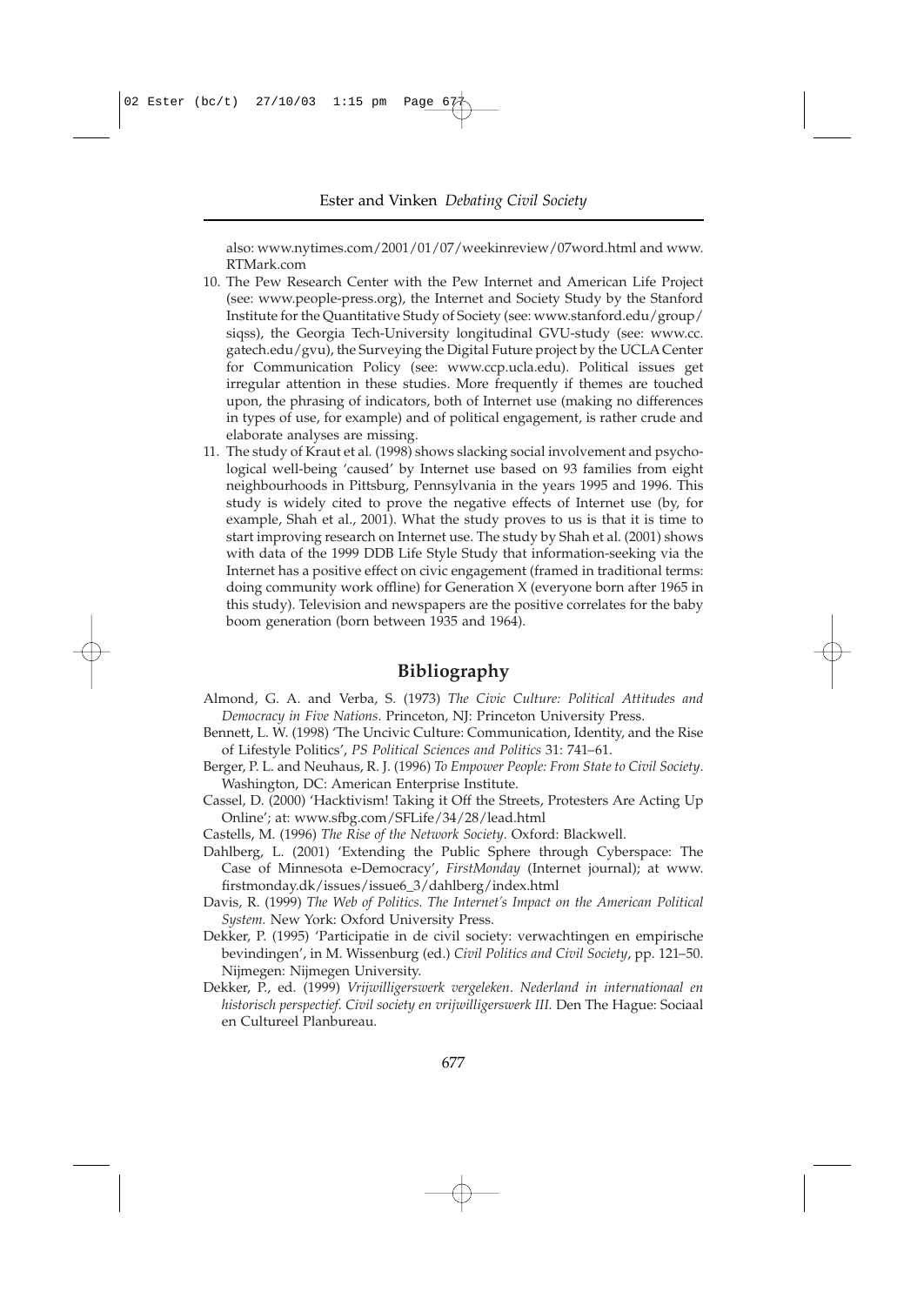- Eberly, D. E., ed. (2000) *The Essential Civil Society Reader*: *Classic Essays in the American Civil Society Debate.* Lanham, MD: Rowman and Littlefield.
- Ester, P., Halman, L. and de Moor, R., eds (1993) *The Individualizing Society: Value Change in Europe and North America.* Tilburg: Tilburg University Press.
- Etzioni, A. (2001) *The Monochrome Society*. Princeton, NJ: Princeton University Press.
- Foley, M. W. and Edwards, B. (1997) 'Escape from Politics? Social Theory and the Social Capital Debate', *American Behavioral Scientist* 40: 550–61.
- Gray, C. H. (2001) *Cyborg Citizen*: *Politics in the Posthuman Age.* New York and London: Routledge.
- Guggenberger, B. (1999) *Das digitale Nirwana*. *Vom Verlust der Wirklichkeit in der schönen neunen Online-Welt.* Reinbek bei Hamburg: Rowohlt.
- Hague, B. N. and Loader, B. D., eds (1999) *Digital Democracy: Discourse and Decision Making in the Information Age.* London and New York: Routledge.
- Harwood, P. G. and Lay, J. C. (2001) 'Surfing Alone: The Internet as a Facilitator of Social and Political Capital*',* paper presented at the 2001 Annual Meeting of the American Political Science Association, San Franciso, 29 August–2 September.
- Heim, M. (1998) *Virtual Realism*. Oxford: Oxford University Press.
- Hill, K. A. and Hughes, J. E. (1998) *Cyberpolitics: Citizen Activism in the Age of the Internet*. Lanham, MD: Rowman and Littlefield.
- Horrocks, C. (2001) *Marshall McLuhan and Virtuality*. London: Icon Books/New York: Totem Books.
- Inglehart, R. (1997) 'Postmaterialist Values and the Erosion of Institutional Authority', in J. Nye, P. D. Zelikow and D. C. King (eds) *Why People Don't Trust Government*, pp. 156–76. Cambridge, MA: Harvard University Press.
- Jennings, M. K. et al. (1990) *Continuities in Political Action: A Longitudinal Study of Political Orientations in Three Western Democracies.* Berlin and New York: De Gruyter.
- Jordan, T. (1999) *Cyberpower*: *The Culture and Politics of Cyberspace and the Internet.* London: Routledge.
- Jordan, T. and Taylor, P. (1998) 'A Sociology of Hackers', *Sociological Review* 46(4): 757–80.
- Klingemann, H.-D. and Fuchs, D. (1995) *Citizens and the State*. Oxford: Oxford University Press.
- Kollock, P. and Smith, M. A. (1999) 'Communities in Cyberspace', in M. A. Smith and P. Kollock (eds) *Communities in Cyberspace*, pp. 3–25. London and New York: Routledge.
- Kraut, R., Patterson, M., Lundmark, V., Kiesler, S., Mukopadhyay, T. and Scherlis, W. (1998) 'Internet Paradox: A Social Technology that Reduces Social Involvement and Psychological Well-Being?', *American Psychologist* 53: 1017–31.
- McLean, S. L. (2002) 'Patriotism, Generational Change, and the Politics of Sacrifice', in S. L. McLean, D. A. Schultz and M. B. Steger (eds) *Social Capital: Critical Perspectives On Community and 'Bowling Alone'*, pp. 147–66. New York and London: New York University Press.
- McLuhan, M. (1987) *Understanding Media: The Extension of Man.* London: Ark.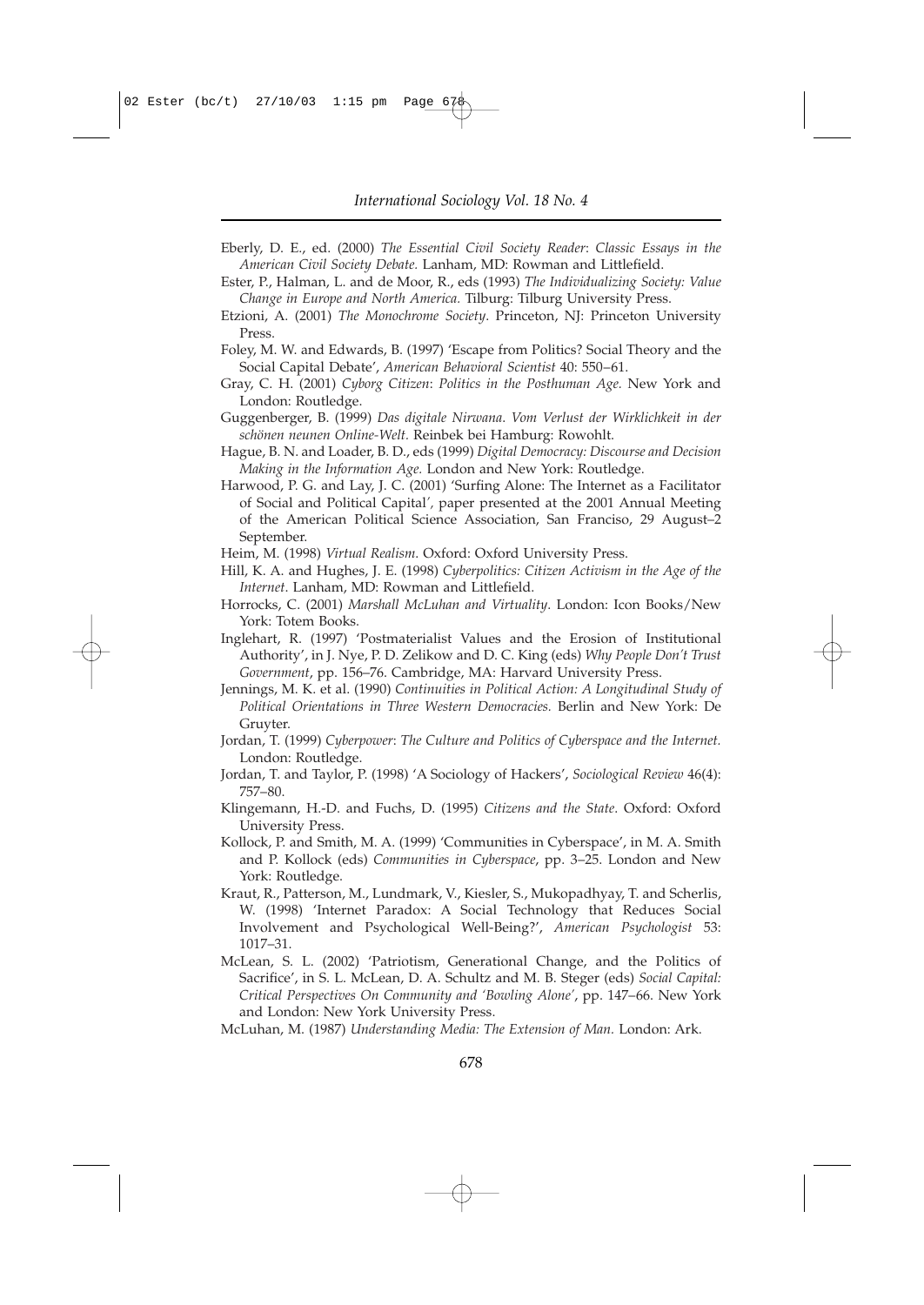- Misztal, B. A. (1996) *Trust in Modern Societies*: *The Search for the Bases of Social Order.* Cambridge: Polity Press.
- Nie, N. and Erbring, L. (2000) *Internet and Society: A Preliminary Report*. Stanford: Stanford Institute for the Quantitative Study of Society (SIQSS); at: www.stanford.edu/group/siqss/
- Nisbet, R. (2000) 'The Quest for Community: A Study in the Ethics of Order and Freedom', in D. Eberly (ed.) *The Essential Civil Society Reader*: *Classic Essays in the American Civil Society Debate*, pp. 33–50. Lanham, MD: Rowman and Littlefield.
- Norris, P., ed. (1999a) *Critical Citizens: Global Support for Democratic Government*. Oxford: Oxford University Press.
- Norris, P. (1999b) 'Conclusions: The Growth of Critical Citizens and its Consequences', in P. Norris (ed.) *Critical Citizens: Global Support for Democratic Government*, pp. 327–34. Oxford: Oxford University Press.
- Norris, P. (2000) 'The Internet in Europe: A New North–South Divide?', *Harvard International Journal of Press/Politics* 5(1): 1–12.
- Norris, P. (2001) *Digital Divide? Civic Engagement, Information Poverty and the Internet in Democratic Societies.* Cambridge: Cambridge University Press.
- Norris, P. and Jones, D. (1998) 'Virtual Democracy', *The Harvard International Journal of Press/Politics* 3(1): 1–4.
- Nye, J. S., Zelikow, P. D. and King, D. C., eds (1997) *Why People Don't Trust Government*. Cambridge, MA: Harvard University Press.
- O'Brien, J. (1999) 'Writing in the Body: Gender (Re)Production in Online Interaction', in M. A. Smith and P. Kollock (eds) *Communities in Cyberspace*, pp. 76–104. London and New York: Routledge.
- Patrick, A. S. (1997) 'Personal and Social Impacts of Going On-Line. Lessons from the National Capital FreeNet'; at: debra.dgbt.doc.ca/services-research/survey/ impacts/
- Paxton, P. (1999) 'Is Social Capital Declining in the United States? A Multiple Indicator Assessment', *American Journal of Sociology* 105: 88–127.
- Poster, M. (2001) *What's the Matter with the Internet?* Minneapolis, MN: University of Minnesota Press.
- Putnam, R. D. (2000) *Bowling Alone: The Collapse and Revival of American Community.* New York: Simon and Schuster.
- Rheingold, H. (2000) *The Virtual Community*: *Homesteading on the Electronic Frontier*, rev edn. Cambridge, MA: The MIT Press.
- Shah, D. V., Kwak, N. and Holbert, R. L. (2001) ' " Connecting" and "Disconnecting" with Civic Life: Patterns and Internet Use and the Production of Social Capital', *Political Communication* 18: 141–62.
- Skocpol, T. and Fiorina, M. P., eds (1999) *Civic Engagement in American Democracy*. Washington, DC: Brookings Institution Press/New York: Russell Sage Foundation.
- Smith, A. and Kollock, P., eds (1999) *Communities in Cyberspace.* London and New York: Routledge.
- Turkle, S. (1997) *Life on the Screen*: *Identity in the Age of the Internet.* New York: Touchstone.
- Wellman, B. and Gulia, M. (1999) 'Virtual Communities as Communities: Net